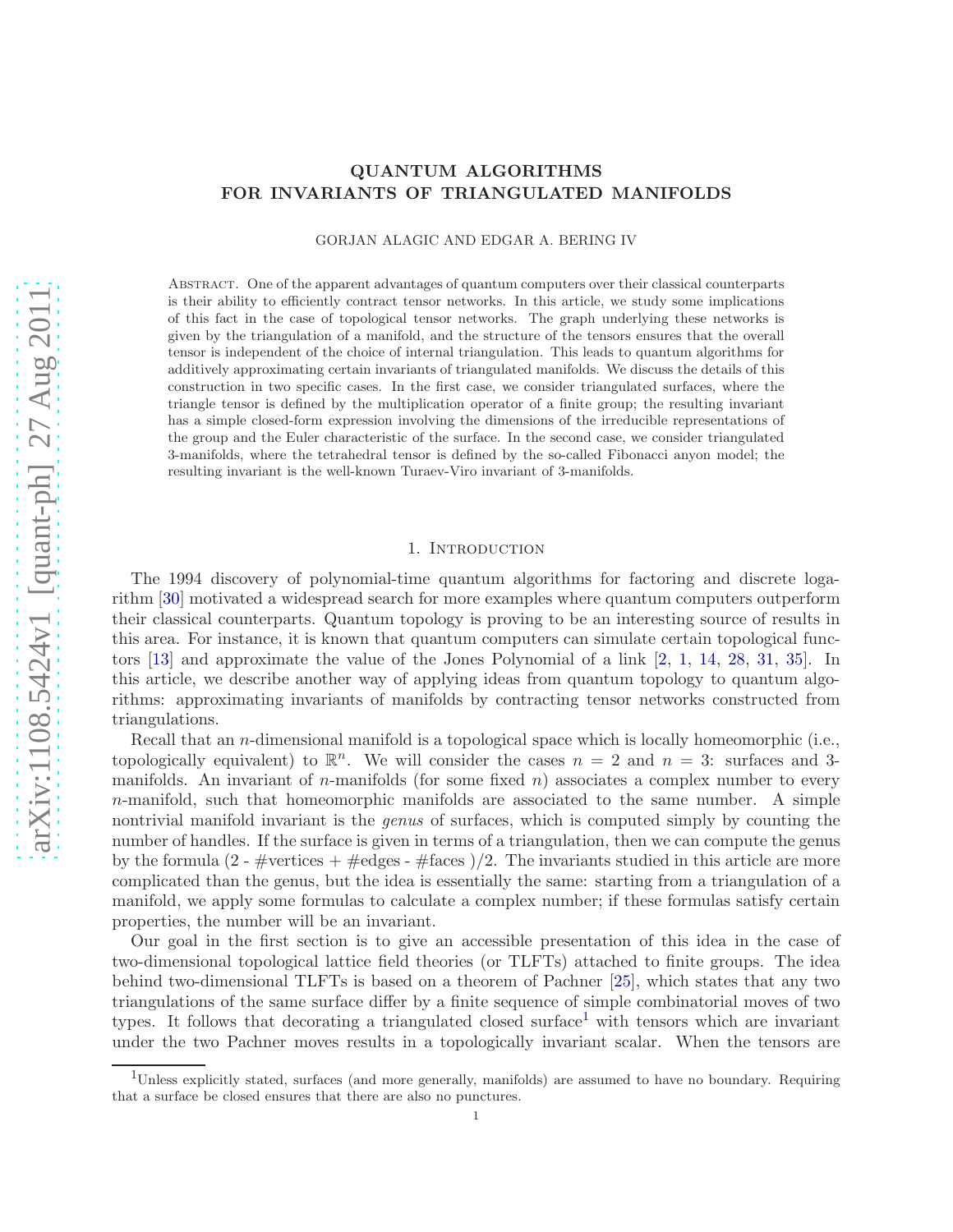defined by the multiplicative structure of a finite group, this scalar has a simple expression in terms of the Euler characteristic of the surface and the dimensions of the irreducible representations of the group. Mednykh's formula [\[24\]](#page-18-5) states that this scalar can also be expressed in terms of maps on the fundamental group of the surface. The quantum algorithm we present approximates this scalar by contracting the TLFT tensor network using well-known methods [\[5\]](#page-17-4). Although this algorithm does not provide a quantum speedup for the task of calculating surface invariants, it is nonetheless useful as a simple prototype of a much more general construction. Moreover, it is conceivable that it could provide a speedup for approximating some other quantity involving the relevant group and surface.

In the second section, we study tensor networks arising from triangulations of 3-manifolds. Just as surfaces can be triangulated into a collection of triangles glued along their edges, 3-manifolds can be triangulated into a collection of tetrahedra glued along their triangular faces. In threedimensional TLFTs, rank-six tensors are assigned to each tetrahedron and attached to one another by means of gluing tensors associated to edges of the triangulation. As shown by Turaev and Viro [\[34\]](#page-18-6), we can choose these tensors so that the three-dimensional versions of the Pachner moves are satisfied; this implies that the tensor network of a closed 3-manifold will contract to a topologically invariant scalar. This scalar, known as the Turaev-Viro invariant, appears to be difficult to calculate classically. No efficient classical approximation algorithms are known, and exact evaluation is NP-hard [\[19,](#page-17-5) [20\]](#page-17-6). Approximating it for manifolds specified in terms of a so-called Heegaard splitting is a BQP-complete problem [\[4\]](#page-17-7). The same problem for so-called mapping tori is DQC1-complete [\[3\]](#page-17-8). An efficient quantum approximation algorithm is known when the manifold is specified in terms of Dehn surgery [\[16\]](#page-17-9). In this article, we give an efficient quantum algorithm for approximating the Turaev-Viro invariant of a 3-manifold specified by a triangulation. This result is not a consequence of the results in [\[3,](#page-17-8) [4,](#page-17-7) [16\]](#page-17-9), as no efficient translation from triangulations to Heegaard splittings, mapping tori, or Dehn surgeries is currently known [\[33\]](#page-18-7). However, it is possible to efficiently translate Heegaard splittings into triangulations, as we will discuss (see, for example, [\[7\]](#page-17-10).) This translation allows us to conclude that approximating the Turaev-Viro invariant of a triangulation is BQP-hard, in an appropriate sense.

As in all of the other aforementioned results, the approximation of our algorithm is additive. The approximation scale depends on the quality of the input triangulation as well as the order of tensor contraction selected by the algorithm designer. In the worst case, the approximation scale is exponential in the size of the input triangulation. On the other hand, we will show that every 3-manifold admits triangulations which are efficient in a certain sense, and where a large portion of the tensor network can be contracted unitarily, i.e., in a way that does not worsen the approximation scale.

# 2. Tensor networks and 2D topological lattice field theories

2.1. Tensors and tensor networks. We begin with a brief review of tensors and tensor networks; for a gentler introduction to tensors, see  $[9]$ . Throughout this section, V will denote a fixed finite-dimensional vector space over  $\mathbb{C}$ . Recall that an  $(m, n)$ -tensor (over V) is an element of  $V^{\otimes m} \otimes (V^*)^{\otimes n}$ . Such a tensor is said to have *contravariant* rank m, *covariant* rank n and total rank  $m + n$ ; it can be denoted by

$$
M^{i_1 i_2 \cdots i_m}_{j_1 j_2 \cdots j_n} \ ,
$$

where each copy of  $V$  or  $V^*$  is associated with a particular index. Contravariant indices are written in superscript, while covariant indices are written in subscript. One may think of tensors in a basis-dependent way by choosing an orthonormal basis for  $V$ . From this point of view, a tensor is simply an indexed array of scalars. The above tensor could then be written in Dirac notation as

$$
\sum M^{i_1i_2\cdots i_m}_{j_1j_2\cdots j_n}|i_1,i_2,\ldots,i_m\rangle\langle j_1,j_2,\ldots,j_n|,
$$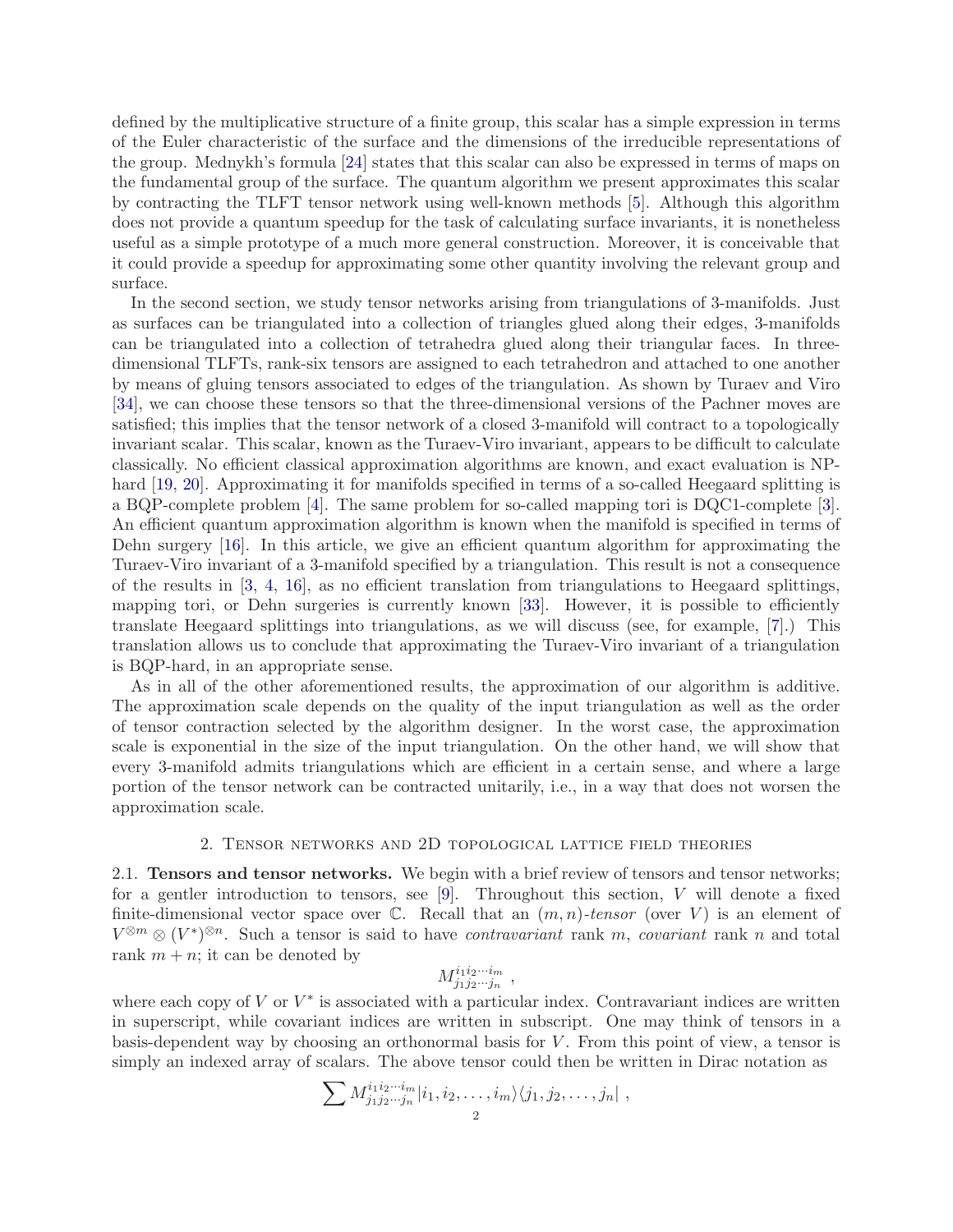where the sum varies each index over the entire basis of  $V$ . We form the product of two tensors by composing them as multilinear maps; the use of index notation is crucial here, as two multilinear maps can be composed in many ways. For instance, the product of a vector  $v$  with a dual vector w could either be an inner product  $v^iw_i \in \mathbb{C}$  (if we choose to "act on the same index") or an outer product  $v^iw_j \in V \otimes V^*$  (if we "act on different indices"). Similarly, a matrix A acting on a vector v is denoted by  $A_j^i v^j$ , the product of A with another matrix B is denoted by  $A_i^j B_j^k$ , and the trace of A is simply  $A_i^i$ . Notice that from the basis-dependent point of view, summation over repeated indices is implicit. In the language of tensor analysis, we say that these repeated indices are contracted. Clearly, the product of a series of tensors is itself a tensor, and its rank is determined by the indices appearing only once in the entire product. In particular, if all the indices are contracted (as in  $A_i^i$ ), then the resulting tensor is simply a scalar in C.

Tensor networks provide a natural way of depicting and manipulating products of many tensors. Imagine an  $(m, n)$ -tensor as a widget consisting of one vertex and  $m + n$  directed edges, each one attached to the vertex at one end. Each edge is labeled by an index of the tensor, and is directed out if and only if the corresponding index is contravariant. A product of two tensors then corresponds to attaching the two widgets together by appropriately joining the edges corresponding to indices shared by the two tensors. A few basic examples of tensor networks are depicted in Figure [1.](#page-2-0) If



<span id="page-2-0"></span>FIGURE 1. Examples of simple tensor networks (from left to right): a  $(3, 2)$  tensor  $T_{lm}^{ijk}$ , the matrix product  $A_i^j B_j^k$ , and the matrix inner product  $A_i^j B_j^i$ .

all of the edges in a tensor network are attached to vertices on both ends, then we say that the network is closed.

**Definition 2.1.** A closed tensor network  $(\mathcal{G}, M)$  is a finite directed multigraph  $\mathcal{G}$  equipped with tensors  $M(v)$ , one for each vertex v, so that the edges from v to w in  $\mathcal G$  are in one-to-one correspondence with indices which are both contravariant in  $M(v)$  and covariant in  $M(w)$ .

A closed tensor network is simply another representation of the product of the tensors  $M(v)$ , and is thus itself a tensor which we will denote by  $T(\mathcal{G}, M)$ . Since each edge is attached to a vertex on either end, each index appears twice in  $T(\mathcal{G}, M)$ , which is thus an element of C. This value has a simple expression in any given orthonormal basis of V, as follows. A *labeling* of  $\mathcal G$  is an assignment of a basis element to every edge of G. Such a labeling  $\ell$  identifies a particular entry  $M(v)_{\ell} \in \mathbb{C}$  of each tensor  $M(v)$ . It's then easy to check (e.g., by writing tensors in Dirac notation as above) that tensor contraction corresponds to taking sums of products of these scalars. In particular,

<span id="page-2-1"></span>(2.1) 
$$
T(\mathcal{G}, M) = \sum_{\text{labelings } \ell} \prod_{v \text{ vertices } v} M(v)_{\ell}
$$

We now briefly summarize Arad and Landau's quantum algorithm for producing an additive approximation of the above number [\[5\]](#page-17-4). The algorithm involves a choice of ordering  $\{M_j\}_{j=1}^n$  of the vertices of the network, according to which the tensors are contracted one-by-one. At the jth stage of the algorithm, we view the network as being divided into three pieces:

.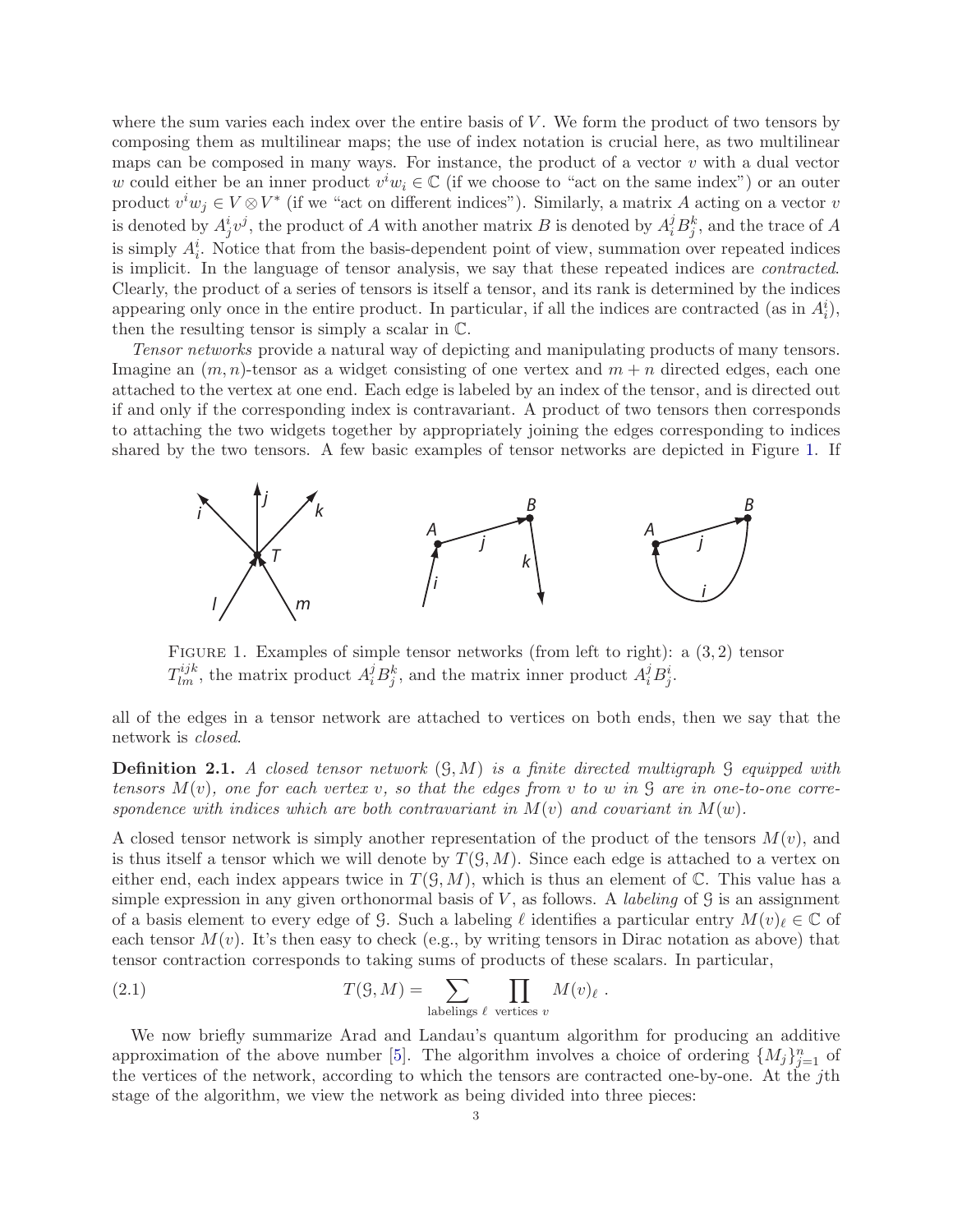- the network  $N(1, j 1)$  formed by the tensors  $M_1, \ldots, M_{j-1}$ ;
- the network  $N(j + 1, n)$  formed by the tensors  $M_{j+1}, \ldots, M_n$ ;
- <span id="page-3-1"></span>• the tensor  $M_j$ , connected to  $N(1, j - 1)$  by some k indices and to  $N(j + 1, n)$  by some l indices.

The algorithm maintains a register which, at this jth stage, contains an approximation of  $N(1, j-1)$ , viewed as a rank k tensor<sup>[2](#page-3-0)</sup>. We view  $M_j$  as a map

$$
(2.2) \t\t\t M_j: V^{\otimes k} \to V^{\otimes l}.
$$

We would like to implement this map on our register, so that it then contains an approximation of the rank l tensor  $N(1, j)$ . To achieve this, we first convert  $M_j$  into a square matrix by appropriately adding input registers (if  $k < l$ ) or output registers (if  $k > l$ ). We then classically compute the singular value decomposition of this square matrix. Using a clever trick (see Lemma 3.3 of [\[5\]](#page-17-4)) we can implement the diagonal matrix of singular values as a unitary operator, at an approximation scale cost of the operator norm  $||M_j||$  of  $M_j$ , viewed in the form [\(2.2\)](#page-3-1). At the final stage of the algorithm, having contracted all of the tensors, the algorithm approximates the value by means of the Hadamard test. The following is a restatement of this result (Theorem 3.4 of [\[5\]](#page-17-4).)

<span id="page-3-3"></span>**Theorem 2.1.** Let  $(\mathcal{G}, M)$  be a closed tensor network where every tensor has degree no more than d and is defined over a fixed vector space V. Let  $\{M_j\}_{j=1}^n$  be an ordering of the tensors of  $(\mathcal{G}, M)$ , and let  $\Delta = \prod_{j=1}^n ||M_j||$  be the product of the norms of the resulting contraction operators. Given any  $\epsilon > 0$ , there exists a quantum algorithm that runs in time poly $((\dim V)^d)n/\epsilon^2$  and outputs a complex number x such that

$$
\Pr\left(|T(\mathcal{G},M)-x|\geq \epsilon\Delta\right) \leq \frac{1}{4}.
$$

In the remainder of the paper, we will discuss how this algorithm can be applied to approximate certain invariants of triangulated manifolds.

2.2. Surface invariants from 2D topological lattice field theories. A theorem of Radó from 1925 states that every orientable surface admits a triangulation [\[27\]](#page-18-8). A triangulation is a purely combinatorial object, consisting of a list of triangles along with "gluing" rules which tell us how to attach the triangles to each other.<sup>[3](#page-3-2)</sup> Each triangle inherits an orientation from the surface, and each of its edges are glued to exactly one other triangle. The simplest triangulation of the torus, for instance, is formed by making a square sheet out of two identical right-angled triangles, and then gluing the opposite edges of the sheet. We point out two ways to change this triangulation without changing the topological nature of the torus. First, we could replace the two triangles by another pair of triangles, glued along the other diagonal of the square sheet. Second, we could have subdivided any one triangle into three by choosing a point somewhere in its interior and adding three new edges. These two moves are called the 2-2 move, and the 1-3 move, respectively. It is clear that performing any of these moves (or their inverses) does not change the topology of the underlying surface, since it amounts to replacing a disk with a disk. A beautiful theorem of Pachner [\[25\]](#page-18-4) states that any two triangulations of the same surface differ by only a finite sequence of these moves. Pachner's theorem suggests that we might find topological invariants by looking for objects which are unchanged by the 2-2 and 1-3 moves. For instance, it's easy to check that the

<span id="page-3-0"></span><sup>&</sup>lt;sup>2</sup>If we ignore the distinction between contravariant and covariant indices, any rank k tensor can be viewed as an element of  $V^{\otimes k}$  and can thus be stored (up to normalization issues) in a quantum register.

<span id="page-3-2"></span><sup>3</sup>Note that this is quite different from the notion of "triangulation" used in computer graphics. Our topological notion of triangulation does not describe a way of embedding the triangles in  $\mathbb{R}^3$ , and we allow isotopies for free (i.e, triangles are not required to be flat or rigid.) Moreover, we tend to prefer coarse triangulations, since they are simpler combinatorial descriptions of the same topological object.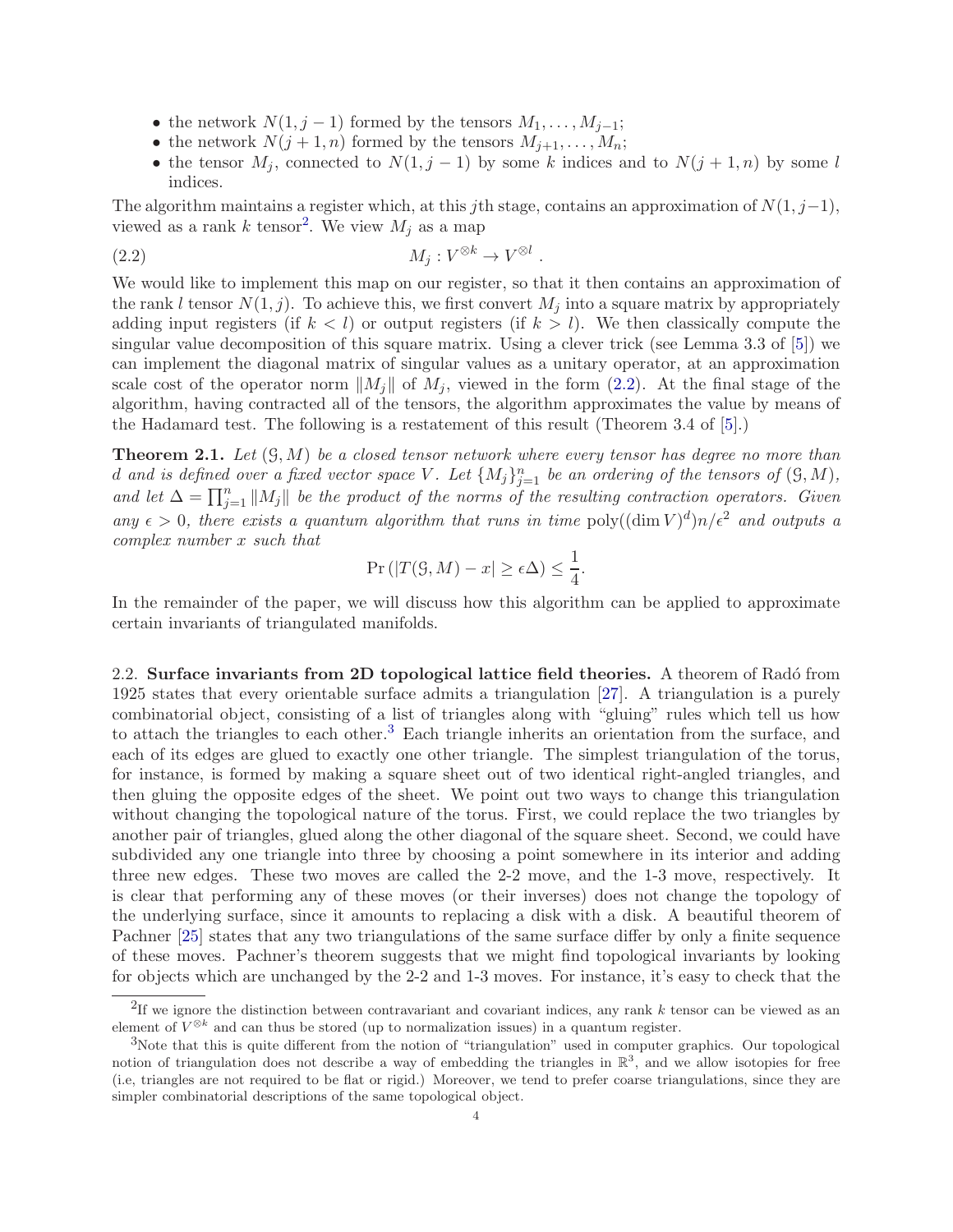

<span id="page-4-0"></span>Figure 2. Left: a simple triangulation of the torus, and the corresponding tensor network. Right: the 2-2 and 1-3 Pachner moves on triangulations.

quantity #vertices -  $\#$ edges +  $\#$ faces (known as the *Euler characteristic*) is invariant under these moves; in fact, one can show that any linear combination of the number of vertices, edges and faces which is invariant under the Pachner moves is a scalar multiple of the Euler characteristic [\[29\]](#page-18-9). The Euler characteristic of a surface of genus (i.e., number of "handles") g is equal to  $2 - 2g$ . Since the genus is a complete invariant of closed orientable surfaces, so is the Euler characteristic.

Of course, we can imagine defining more complicated algebraic objects which are invariant under the Pachner moves; topological lattice field theories (or TLFTs) are based on this idea. A TLFT is defined by a complex vector space V and tensors  $C^{ijk}$  and  $g_{ij}$  (over V) which satisfy certain tensor equations. Given this data, we can associate a tensor to every triangulated surface, as follows. Separate out each triangle so that the number of edges is now exactly three times the number of triangles. Label each edge of each triangle with an index, i.e., a copy of  $V$ . For each triangle, assign the tensor  $C^{abc}$ , where a, b, and c are the indices of its edges. For each pair of edges s and t that should be glued back together to form the original triangulation, assign the tensor  $g_{st}$ . The result is a tensor network - the torus case is shown in Figure [2.](#page-4-0) If an index appears on an interior edge of the surface, then it is contracted, as it is covariant in a gluing tensor and contravariant in a triangle tensor. The rank of the entire tensor is thus equal to the number of edges on the boundary of the initial triangulation. In particular, if the surface has no boundary, the result is a scalar. We ensure that this tensor is topologically invariant by requiring that  $C^{ijk}$  is invariant under cyclic permutations of its indices (as these are the allowed orientation-preserving transformations of a triangle), and that both  $C^{ijk}$  and  $g_{ij}$  satisfy the Pachner moves. For instance, the 2-2 move corresponds to the tensor equation

$$
(2.3) \tC^{abc}g_{cd}C^{def} = C^{acf}g_{cd}C^{bed}
$$

This motivates the following definition.

**Definition 2.2.** A two-dimensional topological lattice field theory (or 2-D TLFT) is a triple consisting of a finite-dimensional complex vector space V, a cyclically invariant  $(3,0)$ -tensor  $C^{ijk}$  (called the triangle tensor) and a  $(0, 2)$ -tensor  $g_{ij}$  (called the gluing tensor), both defined over V, which satisfy the 2-2 and 1-3 Pachner moves.

<span id="page-4-1"></span>.

As it turns out, 2-D TLFTs can be classified completely. Notice that the tensor  $C^{ijk}g_{kl}$  is a multiplication map from  $V \otimes V$  to V, equipping V with an algebra structure. From this point of view, equation [\(2.3\)](#page-4-1) is exactly the associativity property of the algebra product. One can show that invariance under the 1-3 move is equivalent to semisimplicity of  $V$ . We thus have that twodimensional TLFTs are in one-to-one correspondence with associative, semisimple algebras [\[15\]](#page-17-12). A natural family of such algebras are the group algebras of finite groups.

Given a finite group G, the group algebra  $\mathbb{C}G$  is the vector space of maps from G to  $\mathbb{C}$ , with algebra product given by extending the group product by linearity. The natural action  $[x \cdot f](y) =$  $f(x^{-1}y)$  of G on elements of CG turns the group algebra into a representation of G, called the right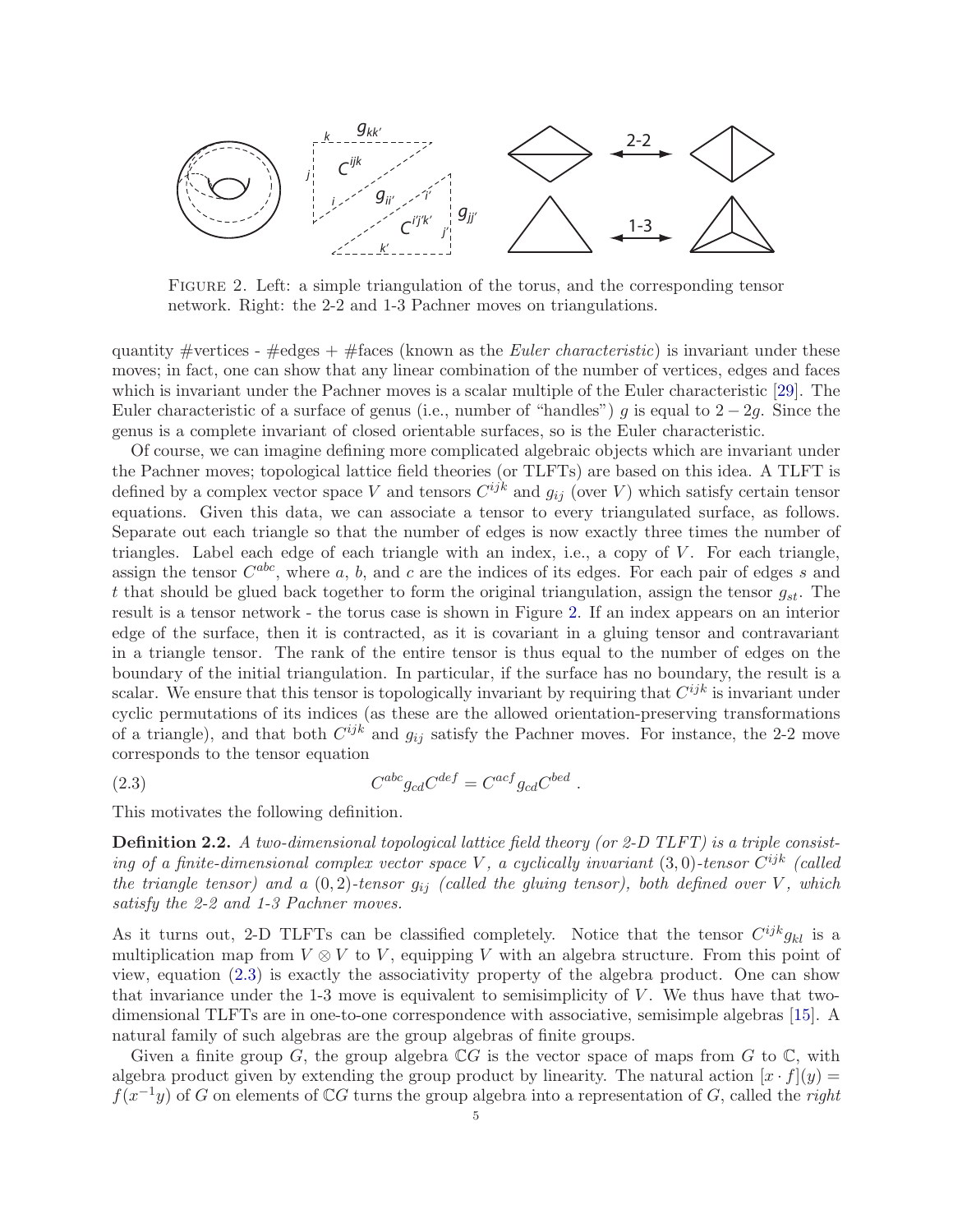regular representation. It's easy to check that the character of this representation, denoted  $\chi_{\text{reg}}$ , satisfies

$$
\chi_{\text{reg}}(x) = \begin{cases} |G| & \text{if } x = 1\\ 0 & \text{otherwise.} \end{cases}
$$

The tensors of the 2-D TLFT associated to a finite group  $G$  are then defined by setting

$$
C^{ijk} = \frac{\chi_{\text{reg}}(ijk)}{|G|^{3/2}} \quad \text{and} \quad g_{ij} = \frac{\chi_{\text{reg}}(ij)}{|G|}.
$$

The tensor  $C^{ijk}$  is clearly cyclically invariant, and the 2-2 move is satisfied due to the associativity of the group product. It is straightforward to check that, with the above scaling, these tensors are also invariant under the 1-3 move.

We can thus associate a number  $M(G, S) \in \mathbb{C}$  to every pair  $(G, S)$  where G is a finite group and S is a triangulated closed orientable surface, such that  $M(G, S) = M(G, f(S'))$  for any choice of triangulation  $S'$  of S and homeomorphism f. An elegant derivation of this invariant is described in [\[32\]](#page-18-10); it is given by

(2.4) 
$$
M(G, S) \triangleq \sum_{\rho \in \hat{G}} \dim(\rho)^{\chi(S)},
$$

where  $\chi(S)$  is the Euler characteristic of S and  $\hat{G}$  is the set of irreducible representations of G. Mednykh's Formula [\[24\]](#page-18-5) states that

$$
\sum_{\rho \in \hat{G}} \dim(\rho)^{\chi(S)} = |G|^{\chi(S)-1} |\text{Hom}(\pi_1(S), G)|,
$$

where  $\pi_1(S)$  denotes the fundamental group of S. A beautiful recent proof of this formula, due to Snyder, proceeds by computing the value of the TLFT invariant in the group basis (resulting in the right-hand side) and in the Fourier basis (resulting in the left-hand side) [\[32\]](#page-18-10).

2.3. Quantum algorithm for approximating the 2D TLFT invariant. The previous section described how to create a tensor network associated to a finite group  $G$  and a triangulated surface S. To apply Theorem [2.1](#page-3-3) to this case and produce an algorithm for approximating the invariant  $M(G, S)$ , we need to determine the operator norms of contracting  $C^{ijk}$  and  $g_{ij}$  in various ways, and discuss the choice of ordering.

To compute the relevant operator norms, it is useful to write our tensors in Dirac notation. In what follows, all sums are taken over the group  $G$ . The triangle tensor, viewed as a  $(3,0)$  tensor, is equal to

$$
\frac{1}{\sqrt{|G|}}\sum_{abc=1}|a\rangle|b\rangle|c\rangle.
$$

If we write it instead as a  $(2, 1)$  tensor and a  $(1, 2)$  tensor, then we get

$$
\frac{1}{\sqrt{|G|}}\sum_{abc=1}|a\rangle|b\rangle\langle c| \quad \text{and} \quad \frac{1}{\sqrt{|G|}}\sum_{abc=1}|a\rangle\langle b|\langle c|,
$$

 $\sqrt{|G|}$  while the  $(2, 1)$  and  $(1, 2)$  cases have operator norm 1. The gluing operator, viewed as a  $(0, 2)$ respectively. It is straightforward to check that the  $(3,0)$  and  $(0,3)$  cases each have operator norm tensor and a  $(1, 1)$  tensor, is equal to

$$
\sum_{ab=1} |a\rangle|b\rangle \quad \text{and} \quad \sum_{ab=1} |a\rangle\langle b| \ ,
$$

respectively. It is again straightforward to check that the operator norms are  $\sqrt{|G|}$  and 1, respectively.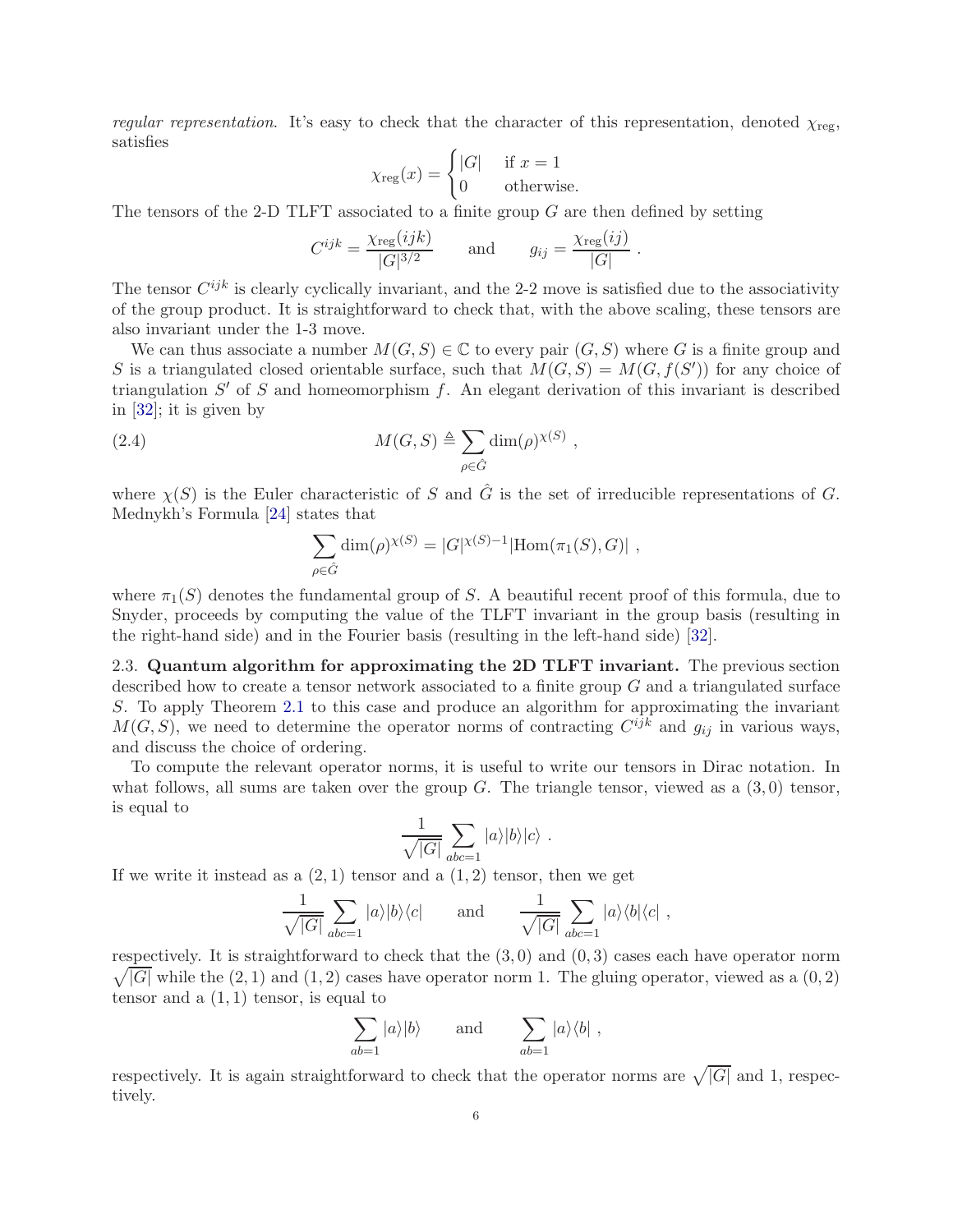We note that the operators defined above have a rather special structure. Theorem [2.1](#page-3-3) is quite general and assumes nothing about the operators  $M_j$ , implementing them in time polynomial in the dimension, which contributes a factor of  $poly(m^d)$  to the running time. In our case, for choices of G where multiplication can be performed efficiently, the  $(3,0)$  and  $(0,3)$  tensors (scaled appropriately) can be implemented in polylog( $|G|$ ) time by forming a uniform superposition over  $G \times G$  and then applying the controlled multiplication operator  $|a\rangle|b\rangle|0\rangle \rightarrow |a\rangle|b\rangle|b^{-1}a^{-1}\rangle$ . The (2, 1) and (1, 2) tensors can be implemented efficiently in a similar manner.

The total approximation scale of our algorithm is the product of the operator norms of the various tensors, contracted in the order which we choose. Th is scale will increase by a factor of  $\sqrt{|G|}$  whenever a triangle tensor is contracted as a  $(0,3)$  or a  $(3,0)$  tensor, or when a gluing tensor is contracted as a  $(0, 2)$  or a  $(2, 0)$  tensor. Now, let S be a triangulated orientable surface equipped with an ordering  $\{S_i\}$  of the set of all edges and triangles in the triangulation. We will call an edge e a cap if the two triangles surrounding  $e$  in the triangulation are either both before  $e$ , or both after e in the ordering  $\{S_i\}$ . Similarly, a triangle t is a cap if the three edges surrounding t in the triangulation are either all three before t, or all three after t in the ordering  $\{S_i\}$ . We denote the total number of caps by  $k(S)$ . It is clear that  $k(S)$  also denotes the number of  $\sqrt{|G|}$  operator norm factors resulting from contracting the tensor network of S in the order  $\{S_i\}$ .

By the discussion above, we can now specialize Theorem [2.1](#page-3-3) to the case of approximating the TLFT invariant  $M(G, S)$  attached to an orientable surface S and a finite group G.

<span id="page-6-0"></span>**Theorem 2.2.** Let G be a finite group and let S be a compact orientable surface equipped with a triangulation of size n and an ordering of the set of all edges and triangles; let

$$
M(G, S) = \sum_{\rho \in \hat{G}} d_{\rho}^{\chi(S)} = |G|^{\chi(S)-1} |\text{Hom}(\pi_1(S), G)|.
$$

Then for every  $\epsilon > 0$ , there exists a quantum algorithm which runs in time polylog( $|G|^3$ )n/ $\epsilon^2$  and outputs a complex number x such that  $Pr(|M(G, S) - x| \ge \epsilon |G|^{k(S)/2}) \le 1/4$ .

This algorithm is a simple and natural example of applying tensor network contraction to computing topological invariants. However, as we now discuss, due to issues of approximation scale and the known efficient classical algorithms for computing some of the quantities involved in  $M(G, S)$ , Theorem [2.2](#page-6-0) is unlikely to provide any quantum speedup.

First, it is clear that  $k(S)$  is always at least two, since the first and last elements of  $\{S_i\}$  are always caps. Moreover,  $k(S)$  could be as bad as linear in n; any given triangulation can be worsened by inserting the triangulation of the disk shown in Figure [3.](#page-7-0) If we assume that each edge of the disk is contracted in a  $(1,1)$  fashion, then it follows that one of the triangles must be contracted  $(0, 3)$  or  $(3, 0)$ . This is simply because the disk has only one exterior edge, and thus only two ways (up to direction) of contracting the interior - both of which result in a triangle cap. Inserting such a disk will thus increase  $k(S)$  by one and the size of the triangulation by three. On the other hand, it is easy to come up with triangulations of genus g surfaces with  $k(S) = 2$  (see Figure [3\)](#page-7-0); this leads to the best possible approximation scale of  $|G|$ .

There are several quantities in Mednykh's formula that we might try to approximate using the above algorithm. First, we could imagine choosing a group for which the dimensions of the irreducible representations are known, and then using the above algorithm to approximate  $\chi(S)$ . However, since  $\chi(S) = 2 - 2g(S)$  (where  $g(S)$  is the genus of S), this approximation scale is exponentially large in the genus, even in the ideal case where some  $\rho \in \hat{G}$  is of dimension nearly  $\sqrt{|G|}$ . Moreover,  $\chi(S)$  is trivial to compute exactly using a classical algorithm.  $\sqrt{|G|}$ . Moreover,  $\chi(S)$  is trivial to compute exactly using a classical algorithm.

We might also imagine a scenario (perhaps a black-box problem) in which we know how to implement the tensors  $C^{ijk}$  and  $g_{ij}$  for some finite group G, but we do not know the dimensions of the irreducible representations of  $G$ . We could then choose specific inputs of  $S$  to try and gain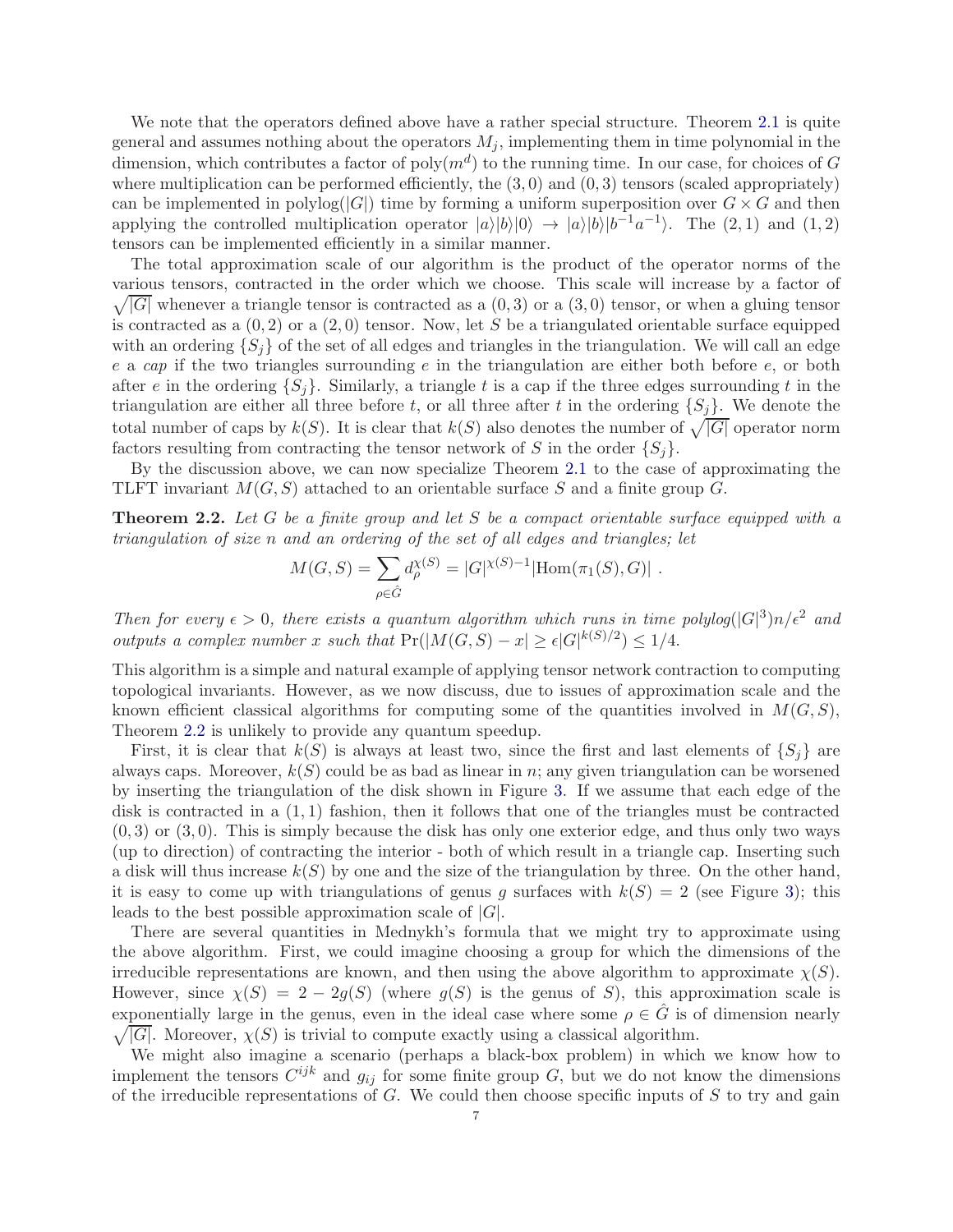

<span id="page-7-0"></span>FIGURE 3. Left: inserting this triangulation of the disk will force a cap, worsening the approximation scale by a factor of  $\sqrt{|G|}$ . Right: triangulations of the torus with one and two deleted disks (shaded); gluing  $g$  of these together along the boundaries in the appropriate way results in a torus of genus  $q$ , having only two caps and a number of triangles which is linear in g.

some representation-theoretic information about G. For instance, if  $g(S) = 0$  then  $M(G, S) = |G|$ and if  $q(S) = 1$  then  $M(G, S) = |G|$ , and so on. Unfortunately, even if we choose the triangulations ourselves, the approximation scale is still never better than  $|G|$ .

Finally, we remark that a simple classical probabilistic algorithm for approximating  $M(G, S)$ has similar performance to the quantum one from Theorem [2.2.](#page-6-0) In the case of  $M(G, S)$ , a term in the sum [\(2.1\)](#page-2-1) corresponds to an assignment of group elements to each edge of every triangle in the triangulation. An assignment is valid if the cycle of edges around each triangle multiplies to the identity and if every glued pair of edges multiply to the identity. Only the valid labelings contribute non-zero terms, and each of those terms has the same value:  $|G|$ <sup>#triangles-#edges</sup>. Thus

$$
M(G, S) = |G|^{\#\text{triangles}-\#\text{edges}} \# \{\text{valid labelings}\}.
$$

This suggests a simple-minded classical algorithm: generate labelings randomly and count the number of valid ones among them. A simple analysis shows that this algorithm has similar performance to the quantum one. An important distinction is that the quantum algorithm involves a choice of ordering of the triangulation.

#### 3. Three-dimensional topological lattice field theories

<span id="page-7-1"></span>3.1. The Turaev-Viro invariant of 3-manifolds. In 1992, Turaev and Viro introduced a new invariant of triangulated 3-manifolds [\[34\]](#page-18-6). Their construction, which we now outline, is a threedimensional analogue of the two-dimensional TLFT discussed in the previous section. We begin by choosing a finite index set I, a function  $d: I \to \mathbb{C}$ , and a set  $J \subset I^3$  of triples from I. These pieces of data are referred to by various names in the literature: the elements of I are called labels or particle types; the value  $d_i$  is called the quantum dimension of particle type i; the elements of J are called *admissible triples* or *fusion rules*. The final piece of data we need is a function which maps each six-tuple  $(i, j, k, l, m, n)$  of elements from I to a single complex number:

$$
\begin{vmatrix} i & j & k \\ l & m & n \end{vmatrix} \in \mathbb{C} ;
$$

we will refer to this as the *symbol tensor*. The symbol tensor corresponds to a tetrahedron whose six edges are labeled by  $(i, j, k, l, m, n)$  as shown in Figure [4.](#page-8-0) It will take the value zero unless all four of its triangular faces  $(i, j, k), (k, l, m), (m, n, i), (j, l, n)$  are admissible; in this case, we will say that the six-tuple  $(i, j, k, l, m, n)$  is also admissible. The symbol tensor must be invariant under the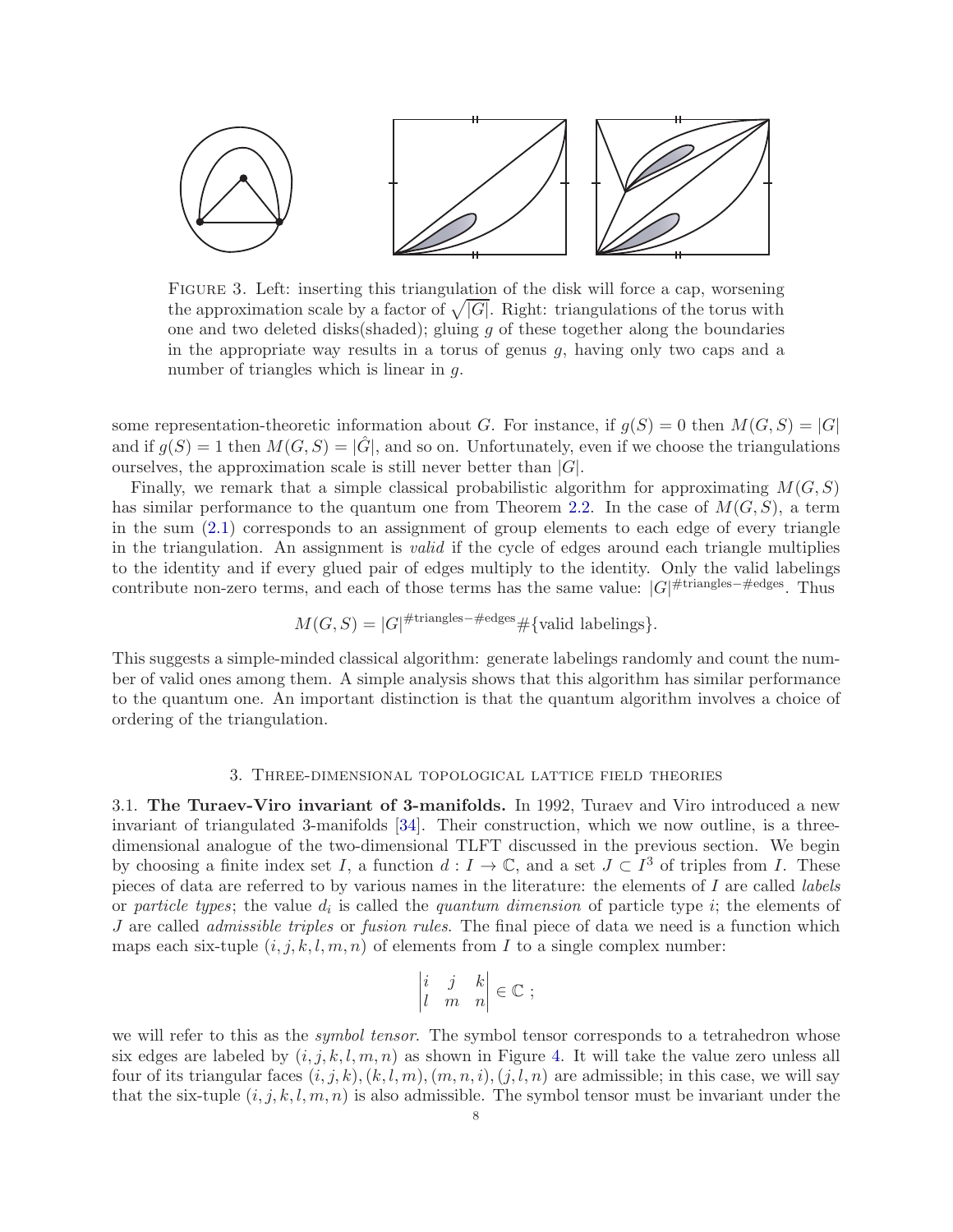

<span id="page-8-0"></span>Figure 4. Left: a labeled tetrahedron. Middle: the three-dimensional Pachner moves. Right: the tensor network associated to two tetrahedra glued together along a common triangle; the symbol tensor is denoted by  $T$ , and the gluing tensors are denoted by g.

symmetries of the tetrahedron:

<span id="page-8-2"></span>
$$
(3.1) \qquad \begin{vmatrix} i & j & k \\ l & m & n \end{vmatrix} = \begin{vmatrix} j & i & k \\ m & l & n \end{vmatrix} = \begin{vmatrix} i & k & j \\ l & n & m \end{vmatrix} = \begin{vmatrix} i & m & n \\ l & j & k \end{vmatrix} = \begin{vmatrix} l & m & k \\ i & j & n \end{vmatrix} = \begin{vmatrix} l & j & n \\ i & m & k \end{vmatrix}
$$

Using this data, we can turn any triangulated 3-manifold M without boundary into a tensor network, as illustrated in Figure [4.](#page-8-0) Let  $\mathcal{V}, \mathcal{E}$ , and  $\mathcal{T}$  denote the vertex set, edge set, and tetrahedron set of M, respectively. The graph underlying the tensor network will have vertex set  $\mathcal{E} \cup \mathcal{T}$ . Two vertices in this graph will only be connected if one of them is a tetrahedron  $t \in \mathcal{T}$ , and the other an edge e of t. To turn this graph into a tensor network, we assign the symbol tensor (denoted  $T$  in the figure) to each element of T, and a gluing tensor (denoted g) to each element of  $\mathcal{E}$ ; this gluing tensor will take the value  $d_i$  whenever all of its indices have the same label i, and zero otherwise. The gluing tensor g associated to edge  $e$  will have rank equal to the number of tetrahedra incident on e.

.

Every index of the above network will appear in both a gluing tensor and in a symbol tensor, so that the overall network will evaluate to a complex number. This number can be specified as follows. A labeling of  $\mathcal E$  is a map  $\phi : \mathcal E \to I$  such that the labels assigned to each triangle are admissible. Such a labeling associates to each tetrahedron  $t \in \mathcal{T}$  a six-tuple  $\phi(t)$ , consisting of the labels of its edges. We denote the value of the symbol tensor of such a labeled tetrahedron by  $|\phi(t)| \in \mathbb{C}$ . As in [\(2.1\)](#page-2-1), the value of this tensor network is then given by

$$
\sum_{\text{labelings }\phi} \prod_{e \in \mathcal{E}} d_{\phi(e)} \prod_{t \in \mathcal{T}} |\phi(t)| \ .
$$

We would like to use the above to produce a number which depends only on the homeomorphism type of the underlying manifold. To achieve this, we must place some additional conditions on the symbol tensors and the gluing tensors. These conditions essentially amount to guaranteeing that the resulting tensor network is invariant under the three-dimensional Pachner moves, shown in Figure [4.](#page-8-0) First, for any  $j_1, \ldots, j_6 \in I$  such that  $(j_1, j_3, j_4), (j_2, j_4, j_5), (j_1, j_3, j_6)$  and  $(j_2, j_5, j_6)$ are admissible, we need

<span id="page-8-1"></span>(3.2) 
$$
\sum_{j} d_j d_{j_4} \begin{vmatrix} j_2 & j_1 & j \\ j_3 & j_5 & j_4 \end{vmatrix} \begin{vmatrix} j_3 & j_1 & j_6 \\ j_2 & j_5 & j \end{vmatrix} = \delta_{j_4 j_6} ,
$$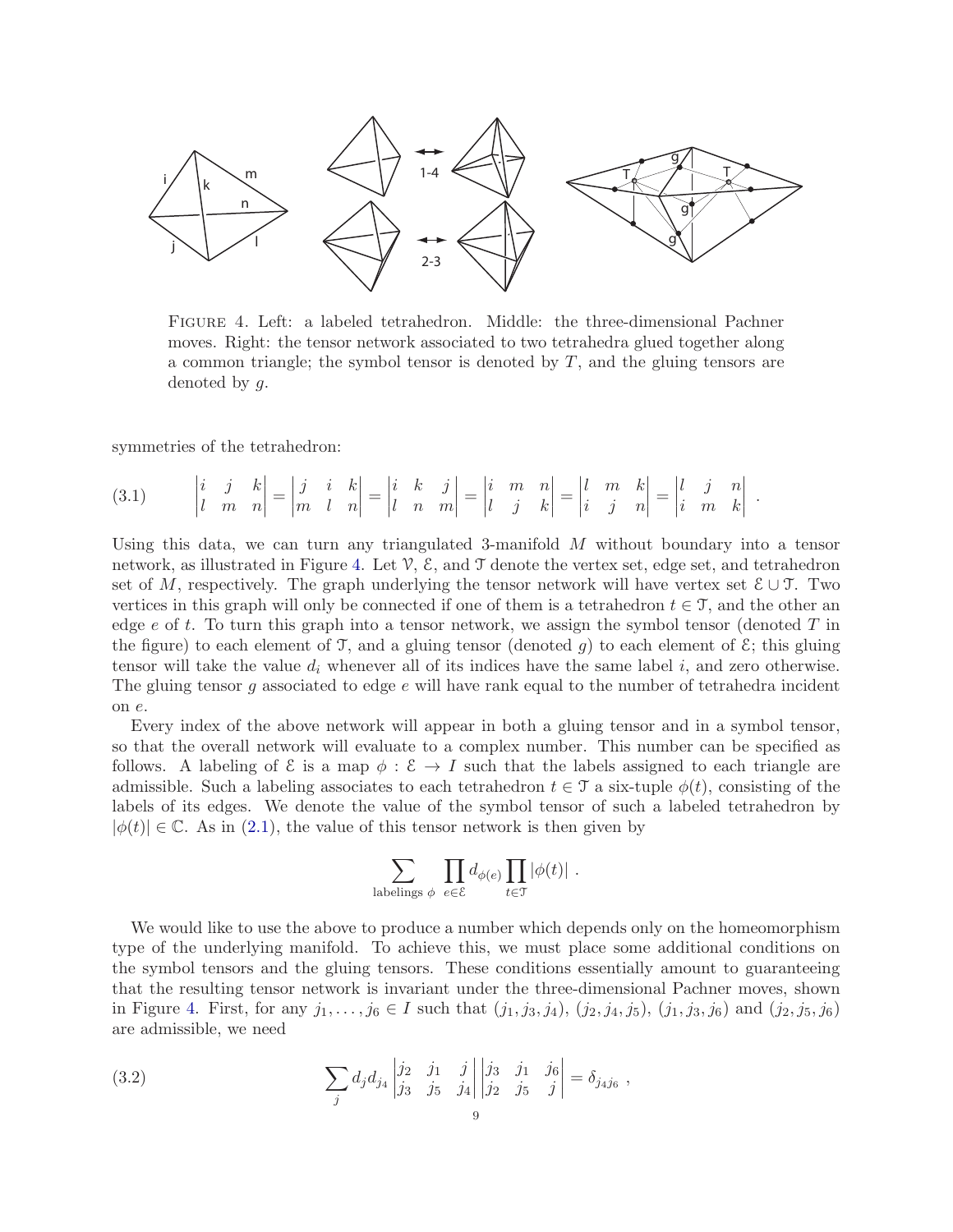where  $\delta$  is the Kronecker delta. Second, for any  $j_1, \ldots, j_9 \in I$  such that the 6-tuples  $(j_9, j_1, j_4, j_6, j_5, j_2)$ and  $(j_8, j_7, j_9, j_2, j_5, j_3)$  are admissible, we need

<span id="page-9-0"></span>
$$
(3.3) \qquad \qquad \sum_{j} d_{j} \begin{vmatrix} j\tau & j_{1} & j \\ j_{6} & j_{3} & j_{2} \end{vmatrix} \begin{vmatrix} j_{8} & j & j_{4} \\ j_{6} & j_{5} & j_{3} \end{vmatrix} \begin{vmatrix} j_{8} & j\tau & j_{9} \\ j_{1} & j_{4} & j \end{vmatrix} = \begin{vmatrix} j_{9} & j_{1} & j_{4} \\ j_{6} & j_{5} & j_{2} \end{vmatrix} \begin{vmatrix} j_{8} & j\tau & j_{9} \\ j_{2} & j_{5} & j_{3} \end{vmatrix}.
$$

Third, for any  $j \in I$ , we need

(3.4) 
$$
D^2 = \frac{1}{d_j} \sum_{k,l: (j,k,l) \in J} d_k d_l,
$$

where  $D = \sqrt{\sum_{j \in I} d_j^2}$  is the so-called *total quantum dimension*. This brings us to Theorem 1.3.A of [\[34\]](#page-18-6); here, the "initial data" refers to the label set I, the admissible triples J, the dimensions  $d_i$ , and the symbol tensor  $|\cdot|$ .

<span id="page-9-2"></span>**Theorem 3.1.** Let M be a triangulated 3-manifold with vertex set  $\mathcal{V}$ , edge set  $\mathcal{E}$ , and tetrahedron set  $\mathcal T$ . If the initial data specified above satisfies properties  $(3.2)$ ,  $(3.3)$ , and  $(3.4)$ , then

<span id="page-9-1"></span>
$$
\mathrm{TV}(M) \triangleq D^{-2|\mathcal{V}|} \sum_{\text{labelings } \phi} \prod_{e \in \mathcal{E}} d_{\phi(e)} \prod_{t \in \mathcal{T}} |\phi(t)|
$$

does not depend on the triangulation of M.

The proof is given in [\[34\]](#page-18-6). We remark that Turaev and Viro give a large number of examples of initial data which can be used to produce nontrivial invariants by means of Theorem [3.1.](#page-9-2) These examples use the so-called quantum 6j-symbols as the symbol tensors; the initial data, and the fact that this data satisfies properties  $(3.2)$ ,  $(3.3)$ , and  $(3.4)$ , come from deep facts about the representation theory of quantum groups. The simplest of these initial data sets uses only two labels (i.e.,  $|I| = 2$ ) and two admissible triples. While this makes for very simple calculations, the resulting invariant has a closed form expression involving the Betti numbers of the manifold; these can be calculated exactly using standard classical algorithms [\[18\]](#page-17-13).

Although all of our results apply to networks constructed from quantum 6j-symbols as in Turaev and Viro's work, as well as more general models considered by Barrett and Westbury [\[6\]](#page-17-14), we will instead write about the so-called Fibonacci model. In this model, there are two labels and three admissible triples (up to cyclic permutations). The symbol tensor is very simple to describe, and the three essential properties required by Theorem [3.1](#page-9-2) can be easily verified. The resulting invariant has no known closed form expression, and appears to be computationally difficult for classical computers. Indeed, in other settings it is universal for quantum computers [\[3,](#page-17-8) [4\]](#page-17-7).

3.2. The Fibonacci Turaev-Viro invariant. In the Fibonacci model, the initial data from the previous section is quite simple. The label set is  $I = \{0, 1\}$  and the dimensions are

$$
d_0 = 1
$$
,  $d_1 = \frac{1 + \sqrt{5}}{2}$  and  $D^2 = \frac{5 + \sqrt{5}}{2}$ .

All triples are admissible so long as they do not have exactly one 1-label. Up to cyclic permutation, these are

$$
J = \{(1,1,1), (1,1,0), (0,0,0)\}.
$$

This means that, among all possible six-tuples, there are fifteen admissible ones. Using equalities [\(3.1\)](#page-8-2), one can move between any pair of six-tuples that have the same number of 0-labels. Due to this equivalence, we need only define the symbol tensor for the following cases:

$$
\left\{ \begin{vmatrix} 0 & 0 & 0 \\ 0 & 0 & 0 \end{vmatrix}, \begin{vmatrix} 0 & 0 & 0 \\ 1 & 1 & 1 \end{vmatrix}, \begin{vmatrix} 0 & 1 & 1 \\ 0 & 1 & 1 \end{vmatrix}, \begin{vmatrix} 0 & 1 & 1 \\ 1 & 1 & 1 \end{vmatrix}, \begin{vmatrix} 1 & 1 & 1 \\ 1 & 1 & 1 \end{vmatrix} \right\}.
$$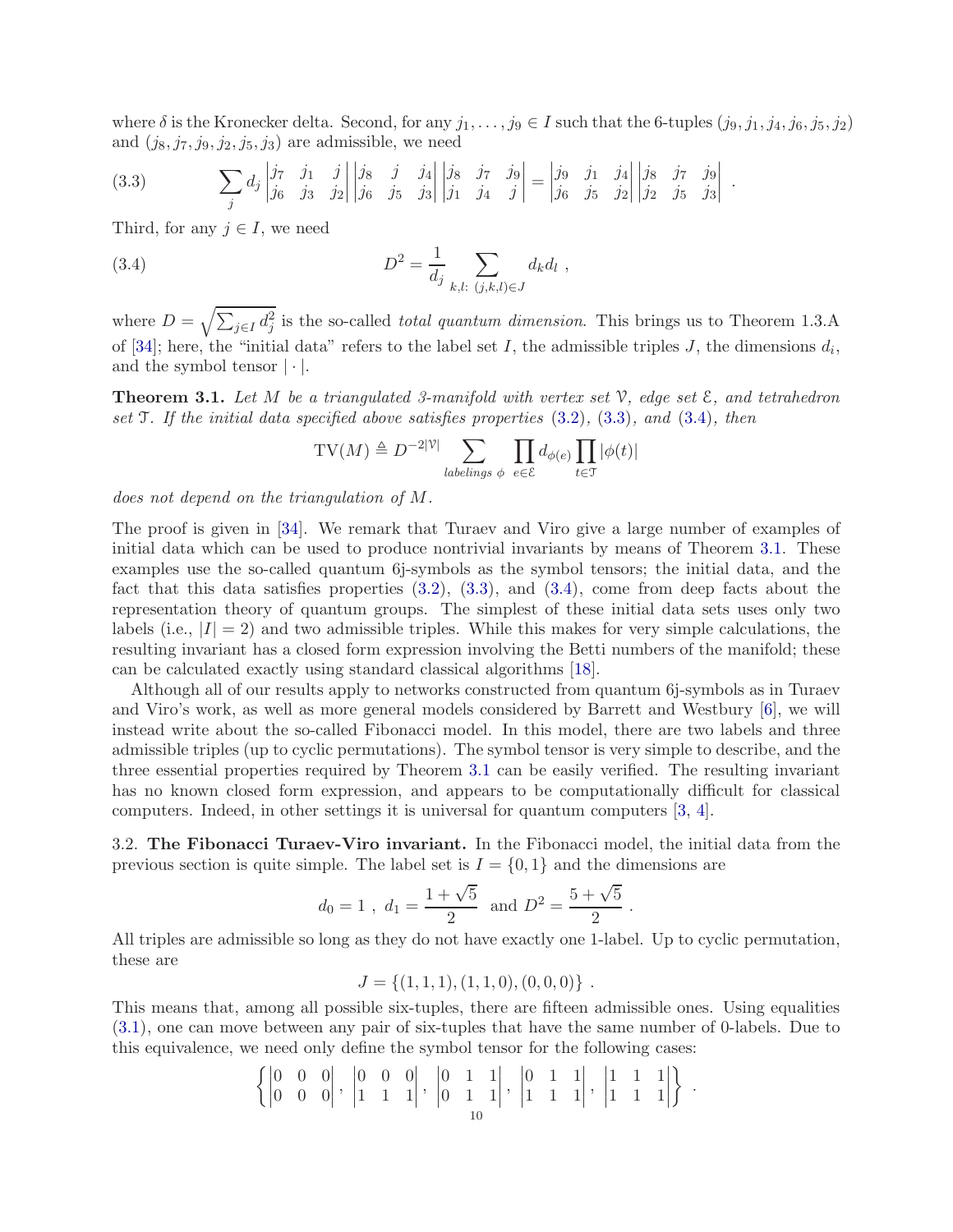Indeed, it is given as follows:

$$
\begin{vmatrix} j_1 & j_2 & j_3 \ j_4 & j_5 & j_6 \end{vmatrix} = \begin{cases} \frac{-2}{3+\sqrt{5}} & \text{if } \sum_k j_k = 6\\ \frac{2}{1+\sqrt{5}} & \text{if } \sum_k j_k = 5 \text{ or } 4\\ \sqrt{\frac{2}{1+\sqrt{5}}} & \text{if } \sum_k j_k = 3\\ 1 & \text{if } \sum_k j_k = 0; \end{cases}
$$

recall also that the value must be 0 if  $(j_1, j_2, j_3, j_4, j_5, j_6)$  is not admissible. Given this initial data, we can verify the properties [\(3.2\)](#page-8-1) and [\(3.3\)](#page-9-0) directly using a computer program; the property [\(3.4\)](#page-9-1) is quickly verified by hand. We can now specialize Theorem [2.1](#page-3-3) to the case of approximating the Fibonacci model Turaev-Viro invariant of a triangulated 3-manifold.

<span id="page-10-0"></span>**Theorem 3.2.** Let M be a triangulated 3-manifold with vertex set  $\mathcal{V}$ , edge set  $\mathcal{E}$  and tetrahedron set *T*. Let d' be the maximum degree (i.e., number of attached tetrahedra) of any edge, and let  $d = \max\{6, d'\}$ . Let  $\{M_j\}_{j=1}^n$  be an ordering of  $\mathcal{E} \cup \mathcal{T}$ , and let  $\Delta$  be the product of the norms of the resulting contraction operators. Given any  $\epsilon > 0$ , there exists a quantum algorithm that runs in time  $poly(2<sup>d</sup>)n/\epsilon<sup>2</sup>$  and outputs a complex number x such that

$$
\Pr\left(|\operatorname{TV}(M) - x| \ge \epsilon \Delta D^{-2|\mathcal{V}|}\right) \le \frac{1}{4}.
$$

To analyze the approximation scale of this algorithm, we need to understand the tension between  $\Delta$  and  $D^{-2|\mathcal{V}|}$ . Recall that during the algorithm of Arad and Landau [\[5\]](#page-17-4), each time we select a new tensor  $T$  to contract, we view it as a map

$$
M_T: V^{\otimes k} \to V^{\otimes l}
$$

where  $k$  is the number of incoming indices, and  $l$  is the number of outgoing indices. In our case,  $V$ is the complex span of  $I = \{0, 1\}$ , i.e., a single qubit. To "contract" T, we convert  $M_T$  to a square matrix and then implement it approximately as a unitary operator. The cost of this operation is a multiplicative increase of  $\Delta$  by a factor of  $||M_T||$ , where  $|| \cdot ||$  denotes the operator norm. In our case, we can give some simple bounds on  $||M_T||$ . First, if T is a symbol tensor, then

$$
\begin{vmatrix} 0 & 0 & 0 \\ 0 & 0 & 0 \end{vmatrix} = 1
$$

implies that regardless of k and l,  $T: |0\rangle^{\otimes k} \mapsto |0\rangle^{\otimes l}$ , so that  $||T|| \geq 1$ . Second, recall that gluing tensors take the value  $d_i$  if all the indices are equal to i, and zero otherwise. Thus, if  $T'$  is a gluing tensor then regardless of k and l,  $T'$  :  $|1\rangle^{\otimes k} \mapsto d_1 |1\rangle^{\otimes l}$ , so that  $||T'|| \ge |d_1| = (1 + \sqrt{5})/2$ .

Now suppose that we are building a triangulation by starting from a single tetrahedron and attaching tetrahedra one at a time, in the order with which the algorithm will be performed, while keeping track of the minimum possible contributions to  $\Delta' = \Delta D^{-2|\mathcal{V}|}$ . With only the initial tetrahedron and its six adjacent gluing tensors, we have

$$
\Delta_1' = \frac{d_1^6}{D^8} = \frac{3 + \sqrt{5}}{50}
$$

.

Now let us compute  $\Delta' = \Delta'_{|\mathcal{F}|}$ . Suppose that we are adding the *j*th tetrahedron by gluing some of its triangular faces to the existing triangulation. For our purposes, there are four possible ways to attach the new tetrahedron:

- (1) via one of its faces, resulting in three new edges and one new vertex;
- (2) via two of its faces, resulting in one new edge and no new vertices;
- (3) via three of its faces, resulting in no new edges or vertices;
- (4) via four of its faces, resulting in no new edges or vertices.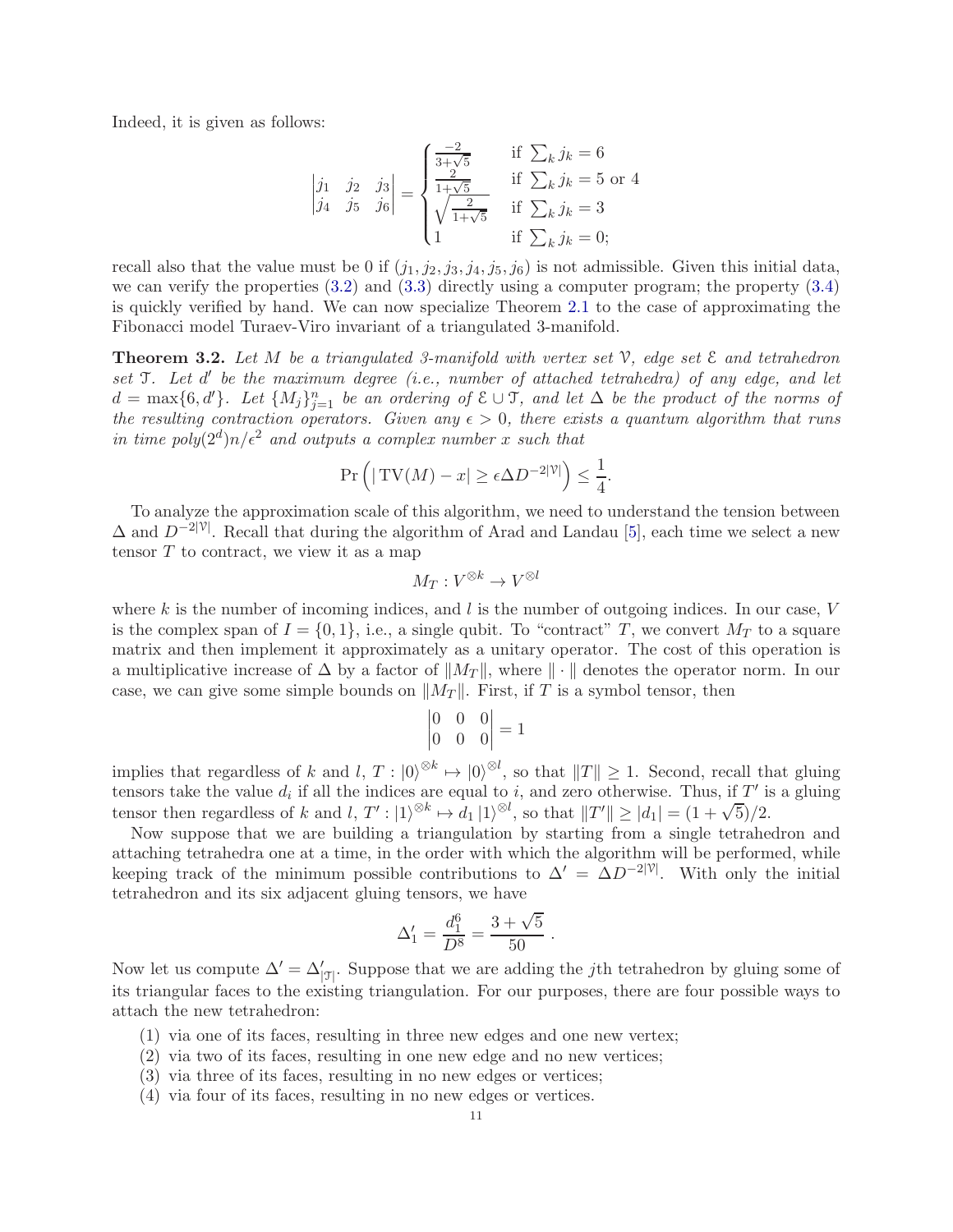Notice that according to the bounds given above, cases (3) and (4) could possibly result in  $\Delta'_{j}$  =  $\Delta'_{j-1}$ . However, both of these moves reduce the number of triangles in the surface triangulation by at least two, while only the (1) move allows us to increase the number of triangles, also by two. Since the complete triangulation of  $M$  has no boundary triangles, the total number of  $(3)$  and  $(4)$ moves cannot exceed the total number of (1) moves plus one (due to the initial tetrahedron). We thus have to assume, for the purposes of best-case analysis of  $\Delta'$ , that half of the moves are of the form (1) or (2). In the case of move (1), we must pay a penalty of at least  $d_1^3D^2 \approx 1.17$  while for move (2) we pay at least  $d_1 \approx 1.62$ . In either case, we have  $\Delta'_{j} \geq d_1^3 D^2 \Delta'_{j-1}$ , and so

$$
\Delta D^{-2|\mathcal{V}|} \geq \frac{d_1^6}{D^8} (d_1^3 D^2)^{|\mathcal{T}|/2} = \frac{3+\sqrt{5}}{50} (1.08)^{|\mathcal{T}|}.
$$

It follows that  $\Delta D^{-2|\mathcal{V}|} = \Theta(2^{|\mathcal{J}|})$ . A direct application of Arad and Landau's algorithm to this problem thus always results in an approximation scale which is exponential in the number of tetrahedra.

However, a more clever application of the tensor network contraction algorithm could result in a much better scale, by taking advantage of the sub-multiplicativity of the operator norm. The algorithm designer could carefully choose some adjacent tensors in the network and contract them as a single operator, with a possibly lower approximation cost than if he had contracted them one by one.

3.3. Efficient triangulations of 3-manifolds. As we now show, every 3-manifold admits triangulations such that large portions of the resulting tensor network can be contracted without incurring an increase in the approximation scale. Moreover, there are families of triangulated 3 manifolds with arbitrarily many tetrahedra, edges, and vertices but constant approximation scale. These conclusions come from two observations, which we discuss in detail below: first, that performing a 2-2 move on a surface by attaching a tetrahedron is a unitary operation, and second, that we can efficiently triangulate Heegaard splittings and mapping tori by means of attaching tetrahedra to fixed triangulations of handlebodies.

<span id="page-11-0"></span>3.3.1. Attaching a tetrahedron in a 2-2 fashion is unitary. Recall that in Section [3.1,](#page-7-1) we built a tensor network out of a triangulated 3-manifold without boundary by assigning a gluing tensor with value  $d_i$  to each edge and the symbol tensor to each tetrahedron, as in Figure [4.](#page-8-0) We can modify this construction slightly to handle 3-manifolds M with nonempty boundary  $\partial M$ . We first assign tensors as usual to tetrahedra and edges in  $M \setminus \partial M$ . Then, to edges in  $\partial M$  we assign a gluing tensor with value  $\sqrt{d_i}$ , with a number of indices equal to the number of tetrahedra adjacent to that edge, plus one. The result is a tensor with rank equal to the number of edges in the triangulation of  $\partial M$ . We will denote this tensor by  $\mathbf{T}(M)$ . We single out two important properties of this construction. The first is that if  $\partial M = \emptyset$  then by definition we recover the construction presented in Section [3.1](#page-7-1) for 3-manifolds without boundary, and

$$
\mathbf{T}(M) = D^{2|\mathcal{V}|} \mathbf{TV}(M) .
$$

The second property is *composability*: if M is a triangulated 3-manifold and  $N \subset M$  a triangulated surface such that cutting M along N results in two 3-manifolds  $M_1$  and  $M_2$ , then  $\mathbf{T}(M)$  is equal to the tensor formed by attaching  $\mathbf{T}(M_1)$  and  $\mathbf{T}(M_2)$  along the indices in N.

Now suppose M is a triangulated 3-manifold with a boundary  $\partial M$  having k edges. We can think of the resulting tensor as a vector  $|\mathbf{T}(M)\rangle \in V^{\otimes k}$  in the complex vector space spanned by labelings of the edges of the triangulation of  $\partial M$  by elements of I. Suppose we attach a single tetrahedron to M (as in Figure [5\)](#page-12-0), resulting in a new 3-manifold M'. The tensor  $|\mathbf{T}(M')\rangle$  of M' lives in the vector space spanned by labelings of the edges of the triangulation of  $\partial M'$ ; this differs from the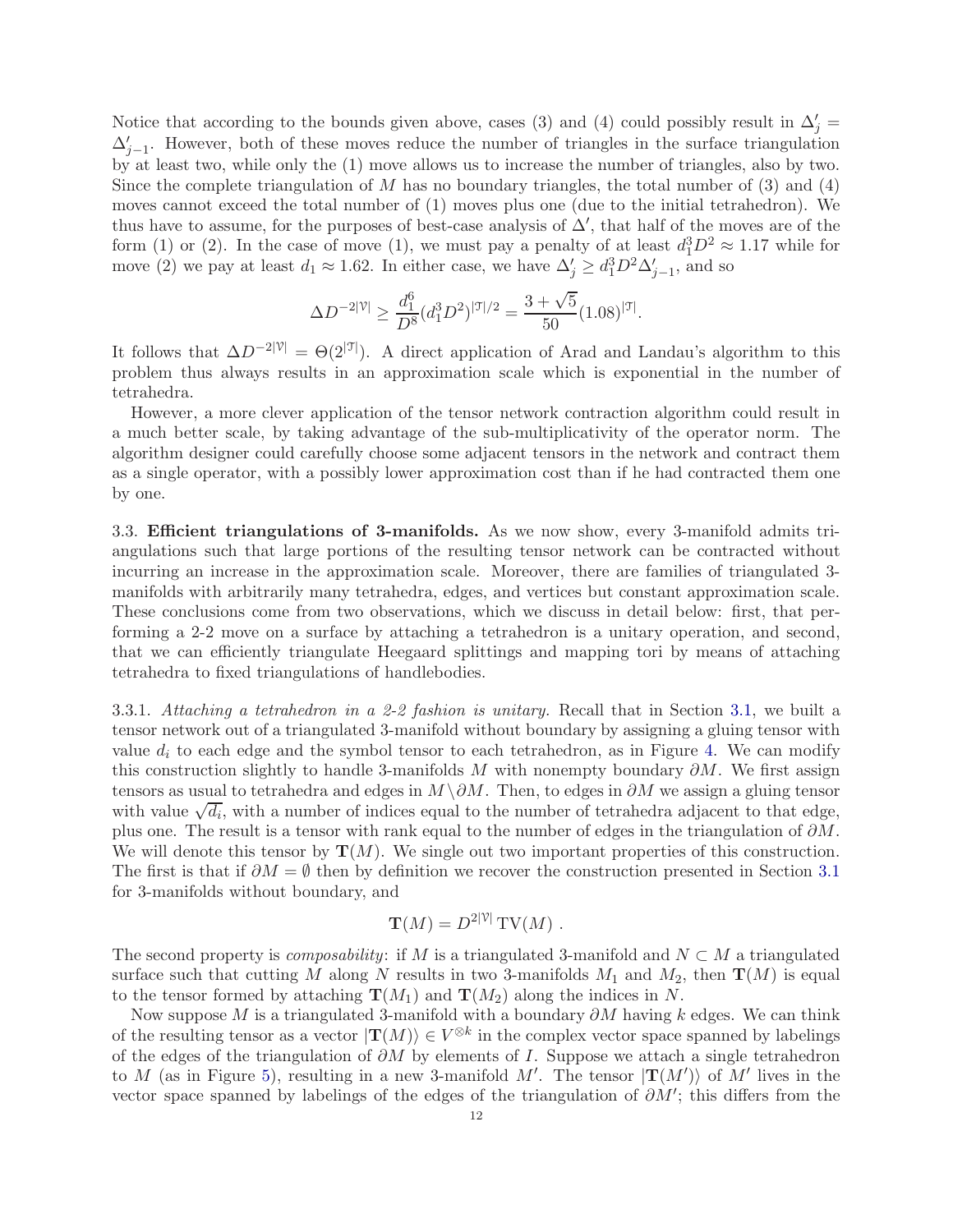

<span id="page-12-0"></span>FIGURE 5. We can implement 2-2 moves on a triangulated surface (left, grayed) by attaching a tetrahedron (middle). Notice that attaching a second tetrahedron (right) returns us to the original triangulation. Indeed, by [\(3.2\)](#page-8-1), the corresponding tensor network operator is the identity; attaching one tetrahedron is thus unitary.

triangulation of  $\partial M$  by a single flipped edge. The map that sends  $|\mathbf{T}(M)\rangle$  to  $|\mathbf{T}(M')\rangle$  is known as the F-move, and acts trivially on all of the indices except five:

$$
F: \operatorname{span}\left\{\left\{\sum_{j_2}^{j_5} \sum_{j_3}^{j_1} : j_i \in I\right\} \longrightarrow \operatorname{span}\left\{\left\{\sum_{j_2}^{j_5} \sum_{j_3}^{j_1} : j, j_i \in I\right\}\right\}.
$$

It is defined by

$$
\frac{\int_{\mathbf{j}_2} \mathbf{j}_4}{\int_{\mathbf{j}_2} \mathbf{j}_3} = \sum_j \sqrt{d_j d_{j_4}} \begin{vmatrix} j_2 & j_1 & j \\ j_3 & j_5 & j_4 \end{vmatrix} \begin{vmatrix} \mathbf{j}_5 \\ \mathbf{j}_2 \end{vmatrix} \begin{vmatrix} \mathbf{j}_1 \\ \mathbf{j}_2 \end{vmatrix}.
$$

Note that the matrix entries of  $F^{\dagger}F$  (i.e., apply the F-move followed by its adjoint, as in Figure [5\)](#page-12-0) satisfy property [\(3.2\)](#page-8-1):

$$
\left(F^{\dagger}F\right)_{j_4j_6} = \sum_j F_{jj_4} \overline{F_{j_6j}} = \sqrt{\frac{d_{j_6}}{d_{j_4}}} \sum_j d_j d_{j_4} \begin{vmatrix} j_2 & j_1 & j \\ j_3 & j_5 & j_4 \end{vmatrix} \begin{vmatrix} j_3 & j_1 & j_6 \\ j_2 & j_5 & j \end{vmatrix} = \delta_{j_4j_6} \sqrt{\frac{d_{j_6}}{d_{j_4}}} = \delta_{j_4j_6}.
$$

We conclude that  $F$  is unitary.

3.3.2. Efficient triangulations of Heegaard splittings and mapping tori. In the following discussion, we will denote the closed, connected, orientable surface of genus g by  $\Sigma_q$ . Recall that such surfaces are completely characterized by their genus. The cylinder  $\Sigma_q \times [0, 1]$  is a 3-manifold with boundary consisting of two copies of  $\Sigma_g$  (specifically, the bottom  $\Sigma_g \times \{0\}$  and the top  $\Sigma_g \times \{1\}$ .) We can identify the two ends of this cylinder:

$$
\frac{\Sigma_g \times [0,1]}{(x,0) \sim (x,1)}
$$

to produce a 3-manifold without boundary. Intuitively, the "∼" relation means "glue to": each point on the bottom of the cylinder is glued to its corresponding point on the top. Now let  $f$  be an orientation-preserving self-homeomorphism of  $\Sigma_q$ . The mapping cylinder of f is a 3-manifold with boundary, defined by

$$
M_{g,f} = \frac{\left(\sum_g \times [0,1]\right) \sqcup \sum_g}{\left(x,1\right) \sim f(x)},
$$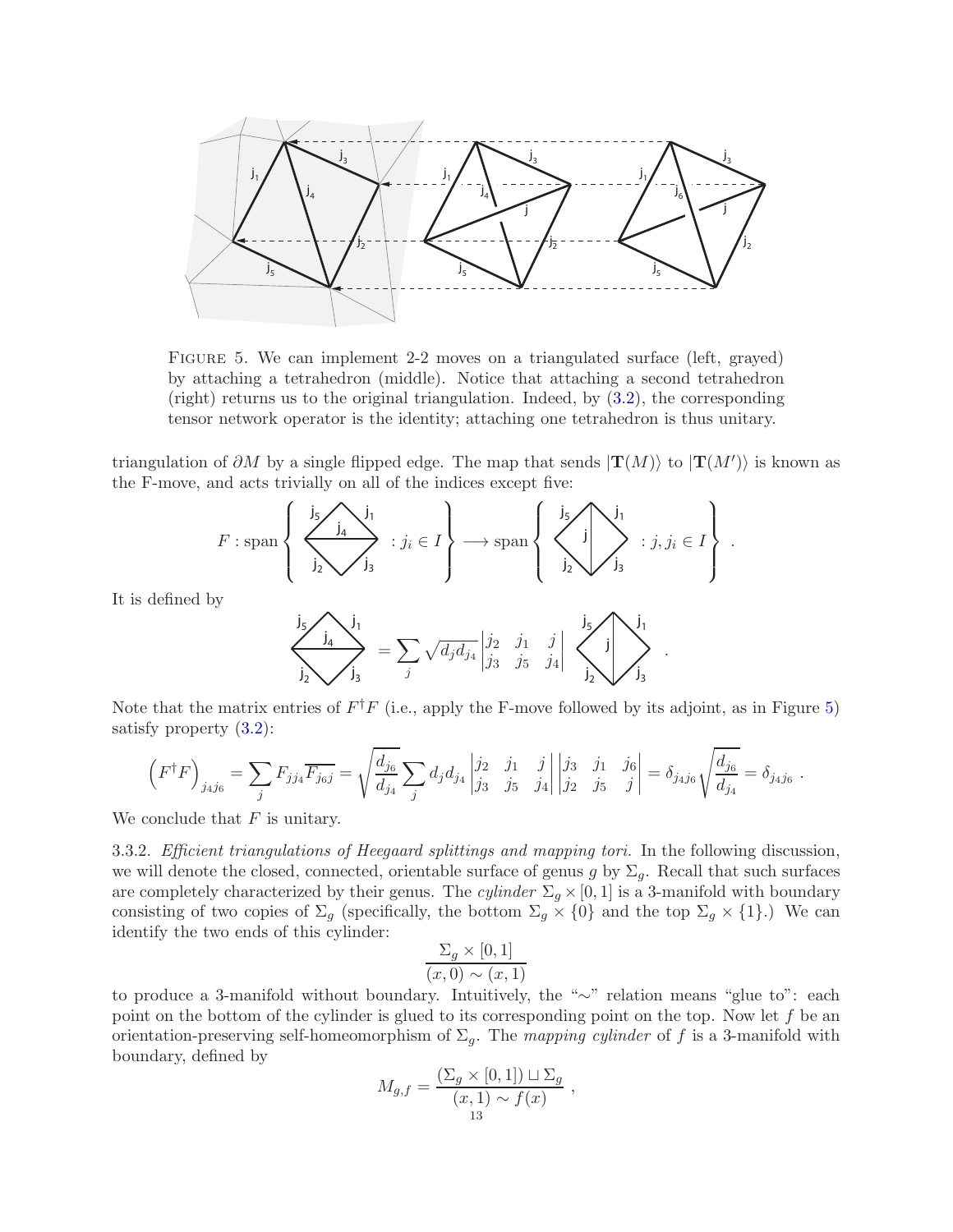where ⊔ denotes disjoint union. This construction amounts to "replacing" the top of the cylinder  $\Sigma_g \times [0,1]$  by gluing on the image of  $\Sigma_g$  under f; how to glue the points together is specified by f. The group of isotopy classes<sup>[4](#page-13-0)</sup> of orientation-preserving self-homeomorphisms of  $\Sigma_g$  is called the mapping class group, and denoted MCG(g). The simplest examples are MCG(0)  $\cong$  {1} and  $MCG(1) \cong SL(2, \mathbb{Z})$ . For  $g > 1$ , Dehn [\[12\]](#page-17-15) showed that the MCG is generated by a finite number of so-called Dehn twists around simple closed curves on the surface. To perform a Dehn twist, take a tubular neighborhood of the curve, cut the surface along the curve, apply a  $2\pi$  twist to one end of the tube, and then reglue. Lickorish [\[23\]](#page-17-16) demonstrated a set of *canonical curves* of size  $3g - 1$ , shown in Figure [6.](#page-13-1) The Dehn twists around these curves generate all of  $MCG(g)$ . Any mapping cylinder  $M_{q,f}$  can thus be completely specified by giving a word

$$
f = f_1 f_2 f_3 \cdots f_n
$$

in these standard generators of  $\mathrm{MCG}(q)$ . We will assume from now on that f is always given in this way.



<span id="page-13-1"></span>FIGURE 6. Left: the Dehn twist around curve c applied to a tubular neighborhood of some surface; the image of a curve h under the twist is shown on the right. Right: the  $3g - 1$  Lickorish canonical curves (in bold) on the surface of a handlebody.

We will consider two ways of turning a mapping cylinder  $M_{g,f}$  into a closed 3-manifold without boundary. The first is the mapping torus, produced by gluing the top of the mapping cylinder to the bottom:

$$
T_{g,f} = \frac{\Sigma_g \times [0,1]}{(x,1) \sim (f(x),0)}.
$$

For example, choosing  $g = 1$  and f to be the identity map results in the three-dimensional torus. The second construction involves gluing two solid genus-g handlebodies onto  $M_{q,f}$ , one on top and one on bottom. In this case, it might be convenient to visualize the mapping cylinder as a threedimensional annulus, i.e., a shell in the shape of a thickened  $\Sigma_q$ . We can fill the interior of the shell with one handlebody, and the exterior with the other handlebody, resulting in a surfaceless 3-manifold. This manifold is called a *Heegaard splitting*, and denoted by  $H_{q,f}$ . Every 3-manifold can be specified as a Heegaard splitting for some  $q$  and  $f$ , but not every 3-manifold can be specified as a mapping torus [\[26\]](#page-18-11).

We now show how to triangulate a mapping torus  $T_{q,f}$  with  $f = f_1 f_2 f_3 \cdots f_n$  specified as a word in the standard generators. We begin with a triangulation of  $\Sigma_g$  which has a strip of triangles along each of the canonical curves shown in Figure [6.](#page-13-1) This can be accomplished by choosing an appropriate triangulation of the genus 1 surface with one deleted disk, and of the genus 2 surface with two deleted disks, and then gluing  $g$  of these together appropriately. To the resulting triangulation of  $\Sigma_g$  we attach a shell of tetrahedra which implement  $f_1$ , that is, a triangulation

<span id="page-13-0"></span><sup>&</sup>lt;sup>4</sup>An isotopy between two self-homeomorphisms f and g of a space X is a continuous deformation from f to g that maintains the homeomorphism property throughout. Specifically, it is a map  $H : X \times [0,1] \rightarrow X$  satisfying  $H(x, 0) = f(x)$  and  $H(x, 1) = g(x)$  such that  $H(\cdot, t)$  is a homeomorphism from X to itself for every t.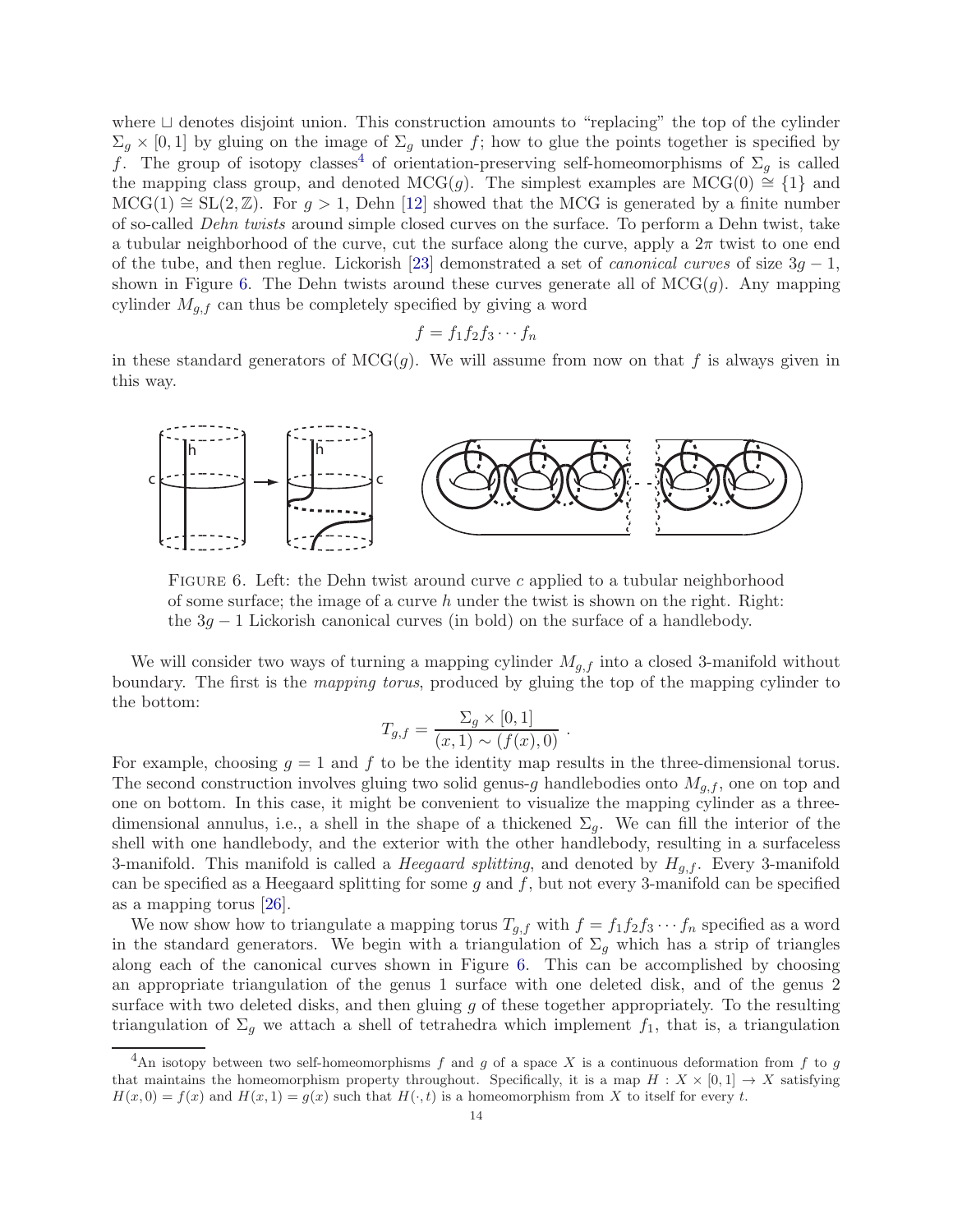of the mapping cylinder  $M_{g,f_1}$ . This shell is made up of tetrahedra which are always attached to the existing triangulation along two of their triangular faces, resulting in a 2-2 move; how to perform a Dehn twist using 2-2 moves is explained below, and illustrated in Figure [7.](#page-14-0) We repeat this procedure for each  $f_i$  until we have a complete mapping cylinder  $M_{g,f}$ . To turn this into  $T_{g,f}$ , we need only glue the top triangles to the bottom ones. To turn the resulting triangulation into a tensor network, decorate each edge of  $\Sigma_q$  with the gluing tensor  $d_i$  (at an approximation scale cost of  $O(2<sup>g</sup>)$ ), and decorate each tetrahedron with the unitary 2-2 move tensor from Section [3.3.1](#page-11-0) (at an approximation scale cost of 1).

If instead we want to produce a triangulation of  $H_{g,f}$  from a triangulation of  $M_{g,f}$ , we need to slightly modify the above procedure. First, we start with a handlebody triangulation (instead of just a triangulation of  $\Sigma_q$ ) which also has a strip of triangles along each of the canonical curves on its surface. We then attach the triangulation of  $M_{g,f}$  to the surface of the handlebody. We finish by taking another copy of the triangulated handlebody, and gluing the top of  $M_{q,f}$  to its surface. We turn this triangulation into a tensor network just as in the mapping torus case, except we also add symbol tensors for each interior tetrahedron of the two handlebodies; the total approximation scale is still  $O(2<sup>g</sup>)$ .



<span id="page-14-0"></span>Figure 7. We can implement a Dehn twist on a triangulated surface by means of a sequence of 2-2 moves. The above annuli represent a strip of triangles living on a surface, along a canonical curve. At each step, the dashed edge is flipped. Performing the entire sequence above twice performs a full  $2\pi$  twist on the annulus; this is precisely a Dehn twist about the corresponding canonical curve.

Finally, we specify how to implement a Dehn twist around some loop  $\gamma$  on a triangulated surface. We can implement this twist (in either direction) by performing a particular sequence of 2-2 moves on the edges adjacent to  $\gamma$ , as illustrated in Figure [7](#page-14-0) (see, for instance, [\[8\]](#page-17-17) or [\[21\]](#page-17-18).) We assume that each canonical curve will lie along a strip of  $2k$ -many adjacent triangles for some integer k, as shown. By applying an ambient isotopy, we can make the two sides of the strip into concentric circles, with the vertices spaced out evenly. Order the vertices  $\{v_i\}_{i=1}^k$  along  $\gamma$  in a counterclockwise manner. Now do the following four times: for each i from 1 to k, flip the clockwise most edge out of  $v_i$  that does not lie on  $\gamma$  (dashed edge in Figure [7\)](#page-14-0). Notice that each flip amounts to shifting the inside end of that edge by  $2\pi/k$  clockwise along  $\gamma$ , and shifting the outside end by  $2\pi/k$  counterclockwise along the outer circle of the triangle strip. There are  $2k$  edges, so  $4k$  flips are needed to complete a full  $2\pi$  twist. Notice that, combinatorially, the resulting triangulation is identical to the previous one; one can see this by assigning unique labels to all of the edges before the Dehn twist is applied and checking that the incidence matrix of the graph (vertices, edges) is unchanged. This fact allows us to compose twists and thus build mapping cylinders  $M_{q,f}$  for arbitrary Dehn words f.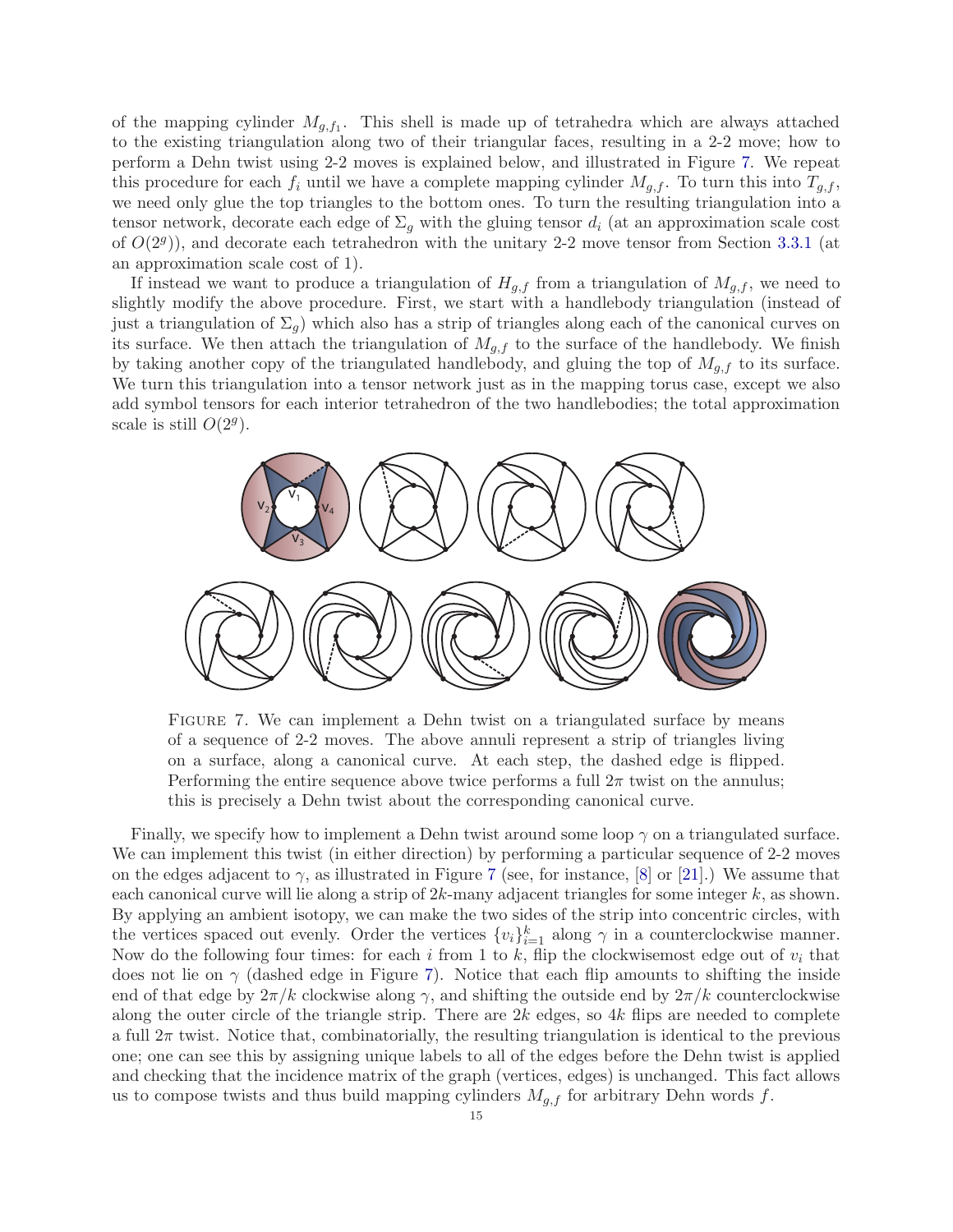We have thus proved the following.

<span id="page-15-0"></span>**Theorem 3.3.** There is a constant C such that for every fixed integer  $g > 0$ , there exist triangulated 3-manifolds with an arbitrarily large number of tetrahedra, whose Turaev-Viro invariant can be approximated by a quantum algorithm with an additive approximation scale no worse than  $C<sup>g</sup>$ .

Fixing a particular  $q$ , we could take the families

$$
\{H_{g,f} : f \in \mathrm{MCG}(g)\} \qquad \text{or} \qquad \{T_{g,f} : f \in \mathrm{MCG}(g)\}\;,
$$

where words are chosen arbitrarily and all manifolds are triangulated according to the above prescription. Of course, in general we have no guarantee that these families consist of pairwise nonhomeomorphic manifolds. For instance,  $H_{g,f} \cong H_{g,f'}$  if f and f' belong to the same double coset of the so-called handlebody subgroup of  $MCG(g)$ , consisting of self-homeomorphisms of  $\Sigma_g$  which extend to the identity on the handlebody of genus g. It's also easy to see that  $T_{q,f} \cong T_{q,hfh^{-1}}$ for any  $h \in \mathrm{MCG}(g)$ . However, there does exist an infinite family of pairwise non-homeomorphic 3-manifolds specified as Heegaard splittings with genus one. These are the so-called lens spaces [\[26\]](#page-18-11). The fact that such a family can be found in the simplest case  $q = 1$  makes it plausible to conjecture that such families also exist for larger  $q$ .

The constant C in Theorem [3.3](#page-15-0) is essentially the worst-case norm of contracting the tensor network corresponding to a single triangulated "handle", g of which can be attached together to form a genus-g handlebody. We can give a bound for  $C$  by using the fact that the operator norm of a tensor, regardless of how it is contracted, is always bounded above by its Hilbert-Schmidt norm (i.e., its  $L^2$ -norm as a vector.) The squared  $L^2$ -norms of the symbol tensor and the gluing tensor are

$$
\sum_{i,j,k,l,m,n \in I} \begin{vmatrix} i & j & k \\ l & m & n \end{vmatrix}^2 = 16 - 4\sqrt{5} \qquad \qquad \sum_{i \in I} d_i^2 = \frac{5 + \sqrt{5}}{2} ,
$$

respectively. We then have

$$
C \le (16 - 4\sqrt{5})^{t/2} \left(\frac{5 + \sqrt{5}}{2}\right)^{3t} = (50(45 + 19\sqrt{5}))^{t/2},
$$

where  $t$  is the minimum number of tetrahedra necessary to triangulate a single handle. While a handle can be triangulated with only two tetrahedra, more tetrahedra may be necessary to ensure that the canonical curves from Figure [6](#page-13-1) all lie along edges of the triangulation.

3.3.3. BQP-hardness of approximating Turaev-Viro. We now briefly outline a proof that the problem of approximating the Turaev-Viro invariant of a triangulated 3-manifold is BQP-hard, in an ap-propriate sense. Our proof will be by reduction from the following standard BQP-hard<sup>[5](#page-15-1)</sup> problem [\[1\]](#page-17-2): given a quantum circuit U of n gates on g qubits, decide in time  $poly(n, g)$  if  $|\langle 0^{\otimes g} | U | 0^{\otimes g} \rangle|^2 \leq 1/3$ or  $\left|\langle 0^{\otimes g}|U|0^{\otimes g}|^2 \rangle \geq 2/3.$ 

Suppose that we are given a quantum circuit  $U$  consisting of  $n$  gates acting on a total of  $g$ qubits. We give an efficient procedure for translating such a circuit into a triangulated 3-manifold M (equipped with an ordering of the tetrahedra) such that TV(M) approximates  $|\langle 0^{\otimes g} | U | 0^{\otimes g} |^2$ . This translation proceeds in two stages. First, using previous results [\[4\]](#page-17-7) we can efficiently translate U into a word w of length poly $(n, g)$  in the Dehn twist generators of MCG $(g)$ , with the promise that  $TV(H_{g,w})$  is within  $1/6$  of  $|\langle 0^{\otimes g}|U|0^{\otimes g}|^2$ . This procedure relies on an alternative definition of TV(M) as the modulus squared of a matrix entry in a certain representation  $\rho$  of MCG(q), and the fact that this representation has dense image in the unitary group for all  $g \geq 2$  [\[14\]](#page-17-3). The procedure from [\[4\]](#page-17-7) then guarantees that  $\rho(w)$  approximates U on an appropriate subspace. In the

<span id="page-15-1"></span><sup>&</sup>lt;sup>5</sup>more precisely, PromiseBQP-hard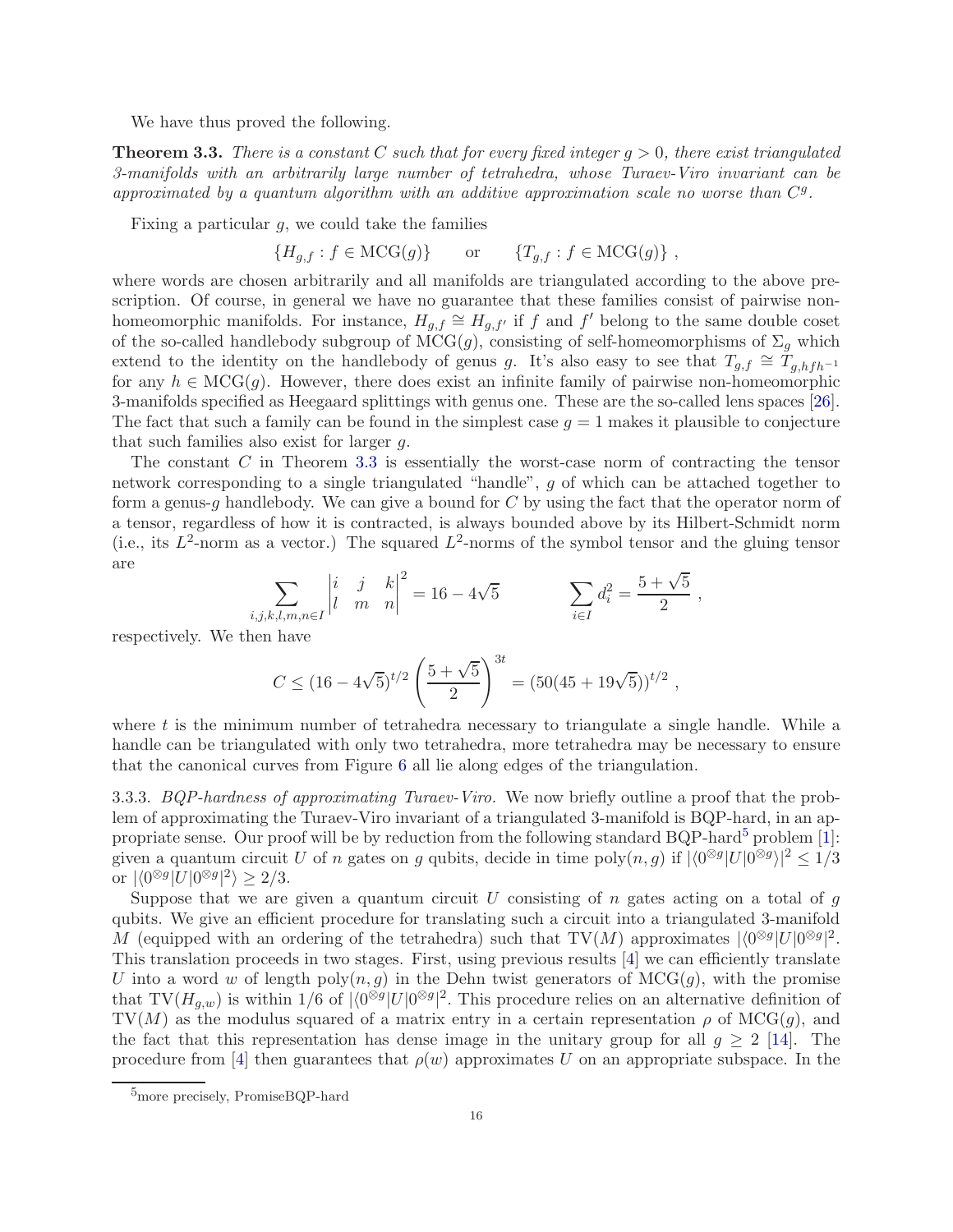second stage, we use the procedure of the previous section to turn  $w$  into an efficient triangulation of the 3-manifold  $H_{g,w}$ , along with an ordering of the tetrahedra. It is important that we use a small triangulation of the handlebodies, so that the approximation scale factor from Theorem [3.2](#page-10-0) satisfies  $\Delta D^{-2|V|} \leq 1$ . This guarantees that the result of contracting the tensor network of this triangulation is still within  $1/6$  of  $|\langle 0^{\otimes g} | U | 0^{\otimes g} |^2$ .

The above proof can be viewed as translating quantum states on  $g$  qubits into labelings of a triangulated surface with genus  $g$  and translating local quantum gates into local retriangulations of the surface, such that these two translations are consistent. In fact, this idea is used in [\[21\]](#page-17-18) to provide a new quantum error correcting code based on the Turaev-Viro invariant and the associated Topological Quantum Field Theory.

### 4. Discussion

A reasonable criticism of the algorithm presented in the previous section is that the approximation scale is still exponential in the genus (even though the triangulation could grow unconstrained by the genus.) There are a number of reasons why it is unlikely that a significantly better scale can be achieved. First, the problem is BQP-hard with the stated scale. Second, in the Heegaard splitting and mapping torus versions of the problem [\[3,](#page-17-8) [4\]](#page-17-7), the approximation scales are also exponential in the genus. The same is true (with bridge number of the link presentation substituted for the genus) for the BQP-complete and DQC1-complete versions of the Jones Polynomial problem [\[1,](#page-17-2) [31\]](#page-18-2) as well as the Turaev-Viro problem for 3-manifolds specified by Dehn surgery [\[16\]](#page-17-9). A recent work of Kuperberg shows that for these types of problems, it is unlikely that there are quantum algorithms whose approximation scale is not exponentially large in some presentation-dependent quantity [\[22\]](#page-17-19). We also remark that exact calculation of the Turaev-Viro invariant is NP-hard [\[19\]](#page-17-5).

There are many important similarities between the various results mentioned above. First, both the Jones Polynomial and the Turaev-Viro invariant can be viewed as matrix entries (or traces, depending on the presentation of the underlying link or manifold) of a representation of a mapping class group of a surface. In the case of the Jones Polynomial, the surface in question is the  $n$ punctured sphere; in the case of the Turaev-Viro invariant, it is the torus of genus g. From this point of view, these invariants are natural candidates for approximation on a quantum computer. In a sense, this point of view also makes them natural candidates for BQP-hardness: in both cases, the hardness results rely on certain properties of these representations, density in the unitary group being the most essential.

We remark that the BQP results on the Turaev-Viro invariant could be unified by an efficient classical algorithm for translating (in any direction) between three presentation types: triangulation, Heegaard splitting, and Dehn surgery. In the previous section, we described one such efficient method which converts Heegaard splittings and mapping tori into triangulations. Similar methods may be possible for converting Dehn surgeries into triangulations as well. On the other hand, no efficient procedure for converting a triangulation into a Heegaard splitting or a Dehn surgery is known at this time [\[33\]](#page-18-7).

It is natural to consider extensions of the above problems in higher dimensions. The Crane-Yetter invariant of triangulated 4-manifolds, for instance, is a state-sum invariant analogous to Turaev-Viro [\[11\]](#page-17-20). The Turaev-Viro invariant is defined by assigning a 6j-symbol to each tetrahedron, with one index assigned to each edge; the Crane-Yetter invariant is defined by assigning a 15j-symbol to each pentachoron, with one index assigned to each edge and each triangular face. Like the twodimensional TLFT invariant associated to a finite group (but unlike Turaev-Viro) Crane-Yetter is known to have a closed-form expression [\[10\]](#page-17-21) involving the Euler characteristic and the so-called signature of the manifold. The Euler characteristic is trivial to calculate exactly from homology; the signature has a simple description in terms of the cohomology ring and is thus likely to have an efficient exact classical algorithm as well [\[18\]](#page-17-13).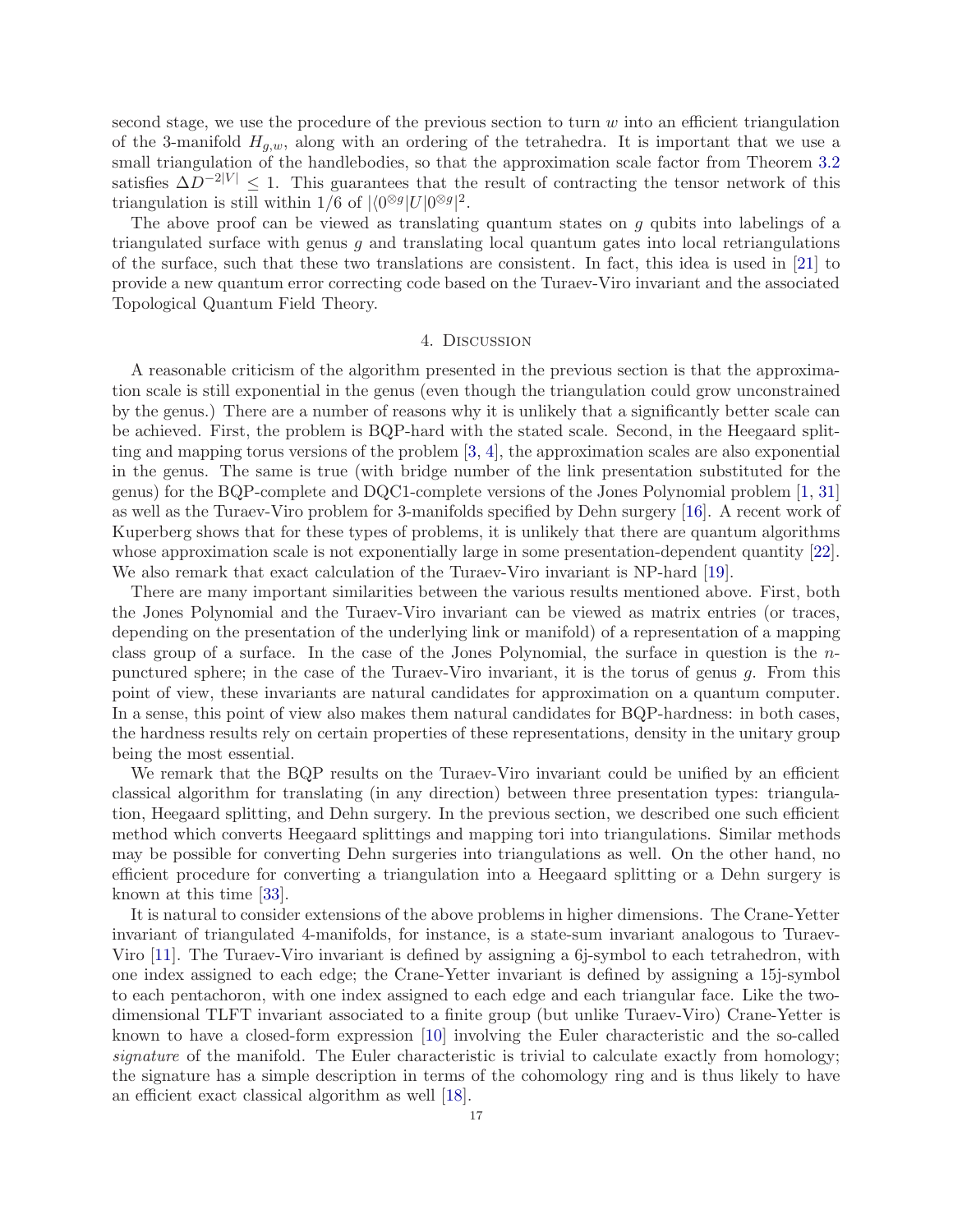# 5. Acknowledgements

G.A. is indebted to Alex Russell and Cris Moore for first telling us about the idea of approximating topological invariants by contracting tensor networks. We thank Stephen Jordan, Robert König and Dylan Thurston for useful conversations. G.A. acknowledges the support of NSERC, MITACS, and the U.S. ARO. E.B. thanks Ashwin Nayak and the University of Waterloo Combinatorics & Optimization department for accepting him into the summer URA program during which his contributions were conducted. E.B. acknowledges the support of NSERC.

### **REFERENCES**

- <span id="page-17-2"></span><span id="page-17-1"></span>[1] D. Aharonov and I. Arad. The BQP-hardness of approximating the Jones polynomial. ArXiv Quantum Physics e-prints, May 2006.
- [2] Dorit Aharonov, Vaughan Jones, and Zeph Landau. A polynomial quantum algorithm for approximating the Jones polynomial. In Proceedings of the thirty-eighth annual ACM symposium on Theory of computing, STOC '06, pages 427–436, New York, NY, USA, 2006. ACM.
- <span id="page-17-8"></span><span id="page-17-7"></span>[3] G. Alagic and S. Jordan. Approximating Turaev-Viro 3-manifold invariants of mapping tori is universal for one clean qubit. in preparation.
- [4] Gorjan Alagic, Stephen P. Jordan, Robert König, and Ben W. Reichardt. Estimating Turaev-Viro three-manifold invariants is universal for quantum computation. Phys. Rev. A, 82(4):040302, Oct 2010.
- <span id="page-17-4"></span>[5] Itai Arad and Zeph Landau. Quantum computation and the evaluation of tensor networks. SIAM Journal on Computing, 39(7):3089–3121, 2010.
- <span id="page-17-14"></span>[6] J. W. Barrett and B. W. Westbury. Invariants of piecewise-linear 3-manifolds. ArXiv High Energy Physics - Theory e-prints, November 1993.
- <span id="page-17-10"></span>[7] Peter Brinkmann and Saul Schleimer. Computing triangulations of mapping tori of surface homeomorphisms. Experimental Mathematics, 10(4):571–581, 2001.
- <span id="page-17-17"></span>[8] Richard Brunet, Atsuhiro Nakamoto, and Seiya Negami. Diagonal flips of triangulations on closed surfaces preserving specified properties. Journal of Combinatorial Theory, Series B, 68(2):295 – 309, 1996.
- <span id="page-17-21"></span><span id="page-17-11"></span>[9] Michael J. Cloud and Leonid P. Lebedev. Tensor Analysis. World Scientific Publishing, Singapore, 2003.
- [10] L. Crane, L. H. Kauffman, and D. N. Yetter. Evaluating the Crane-Yetter invariant. ArXiv High Energy Physics - Theory e-prints, September 1993.
- <span id="page-17-20"></span><span id="page-17-15"></span>[11] Louis Crane and David N. Yetter. A categorical construction of 4d topological quantum field theories. In Louis H. Kauffman and Randy A. Baadhio, editors, Quantum Topology. World Scientific Publishing, 1993.
- <span id="page-17-0"></span>[12] M. Dehn. Die Gruppe der Abbildungsklassen. Acta Mathematica, 69:135–206, 1938.
- [13] Michael H. Freedman, Alexei Kitaev, and Zhenghan Wang. Simulation of topological field theories by quantum computers. Communications in Mathematical Physics, 227:587–603.
- <span id="page-17-3"></span>[14] Michael H. Freedman, Michael Larsen, and Zhenghan Wang. A modular functor which is universal for quantum computation. Communications in Mathematical Physics, 227:605–622, 2002.
- <span id="page-17-12"></span>[15] M. Fukuma, S. Hosono, and H. Kawai. Lattice topological field theory in two dimensions. Communications in Mathematical Physics, 161:157–175, 1994.
- <span id="page-17-9"></span>[16] S. Garnerone, A. Marzuoli, and M. Rasetti. Efficient quantum processing of 3-manifold topological invariants. Advances in Theoretical and Mathematical Physics, 13(6):1601–1652, 2009.
- <span id="page-17-13"></span>[17] Allen Hatcher. Algebraic Topology. Cambridge University Press, Cambridge, UK, 2002.
- [18] Volker Kaibel and Marc E. Pfetsch. Some algorithmic problems in polytope theory. In Michael Joswig and Nobuki Takayama, editors, Algebra, Geometry, and Software Systems. Springer, 2003.
- <span id="page-17-5"></span>[19] R. Kirby and P. Melvin. Evaluations of the 3-manifold invariants of Witten and Reshetikhin-Turaev for sl(2, C). In S. K. Donaldson and C. B. Thomas, editors, Geometry of Low-Dimensional Manifolds, Vol. 2, volume 151 of Londan Mathematical Society Lecture Notes Series. Cambridge University Press, Cambridge, UK, 1991.
- <span id="page-17-6"></span>[20] R. Kirby and P. Melvin. Local surrgery formulas for quantum invariants and the Arf invariant. In C. Gordon and Y. Rieck, editors, Proceedings of the Casson Fest, volume 7 of Geomety and Topology Monographs, pages 213–233. Mathematical Sciences Publishing, 2004.
- <span id="page-17-18"></span>[21] Robert König, Greg Kuperberg, and Ben W. Reichardt. Quantum computation with Turaev-Viro codes. Annals of Physics,  $325(12):2707 - 2749$ ,  $2010$ .
- <span id="page-17-19"></span><span id="page-17-16"></span>[22] G. Kuperberg. How hard is it to approximate the Jones polynomial?  $ArXiv$  e-prints, August 2009.
- [23] W. B. R. Lickorish. A finite set of generators for the homeotopy group of a 2-manifold. In Proceedings of the Cambridge Philosophical Society, volume 60 of Proceedings of the Cambridge Philosophical Society, pages 769– 778, 1964.